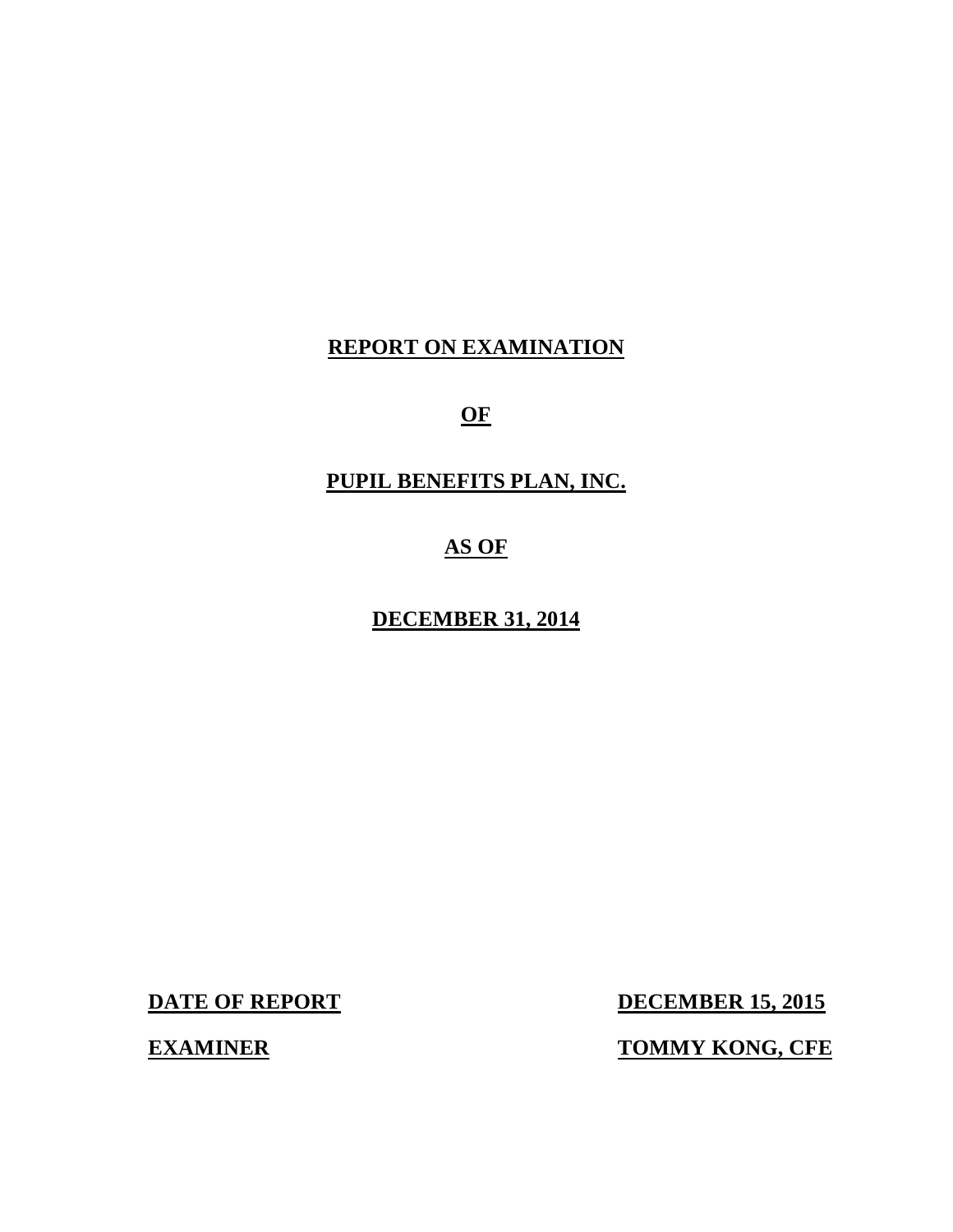#### **TABLE OF CONTENTS**

| <b>ITEM NO.</b>  |                                                            | PAGE NO.       |
|------------------|------------------------------------------------------------|----------------|
| 1.               | Scope of the examination                                   | $\overline{2}$ |
| 2.               | Executive summary                                          | $\overline{4}$ |
| 3.               | Description of the Plan                                    | $\overline{4}$ |
|                  | A.<br>Corporate governance                                 | 5              |
|                  | <b>B.</b><br>Territory and plan of operation               | 9              |
|                  | $C_{\cdot}$<br>Reinsurance                                 | 9              |
|                  | Significant operating ratios<br>D.                         | 9              |
|                  | Internal controls<br>$E_{\cdot}$                           | 10             |
|                  | Limitation of expenses<br>$F_{\cdot}$                      | 10             |
|                  | G. Disaster response plan                                  | 11             |
|                  | Record retention<br>H.                                     | 12             |
| $\overline{4}$ . | <b>Financial statements</b>                                | 14             |
|                  | A. Balance sheet                                           | 14             |
|                  | <b>B.</b><br>Statement of revenue and expenses and surplus | 16             |
| 5.               | Market conduct activities                                  | 18             |
|                  | A. Advertisements                                          | 18             |
|                  | B. Agents and brokers                                      | 19             |
|                  | C. Cancellation policy                                     | 19             |
|                  | D. Claim forms                                             | 20             |
|                  | E. Claims handling                                         | 21             |
|                  | F. Complaint handling                                      | 21             |
|                  | G. Complaint log                                           | 22             |
|                  | H. Members' handbook                                       | 22             |
|                  | Privacy<br>I.                                              | 23             |
|                  | Prompt Pay Law<br>J.                                       | 24             |
| 6.               | Compliance with prior report on examination                | 27             |
| 7.               | Summary of comments and recommendations                    | 31             |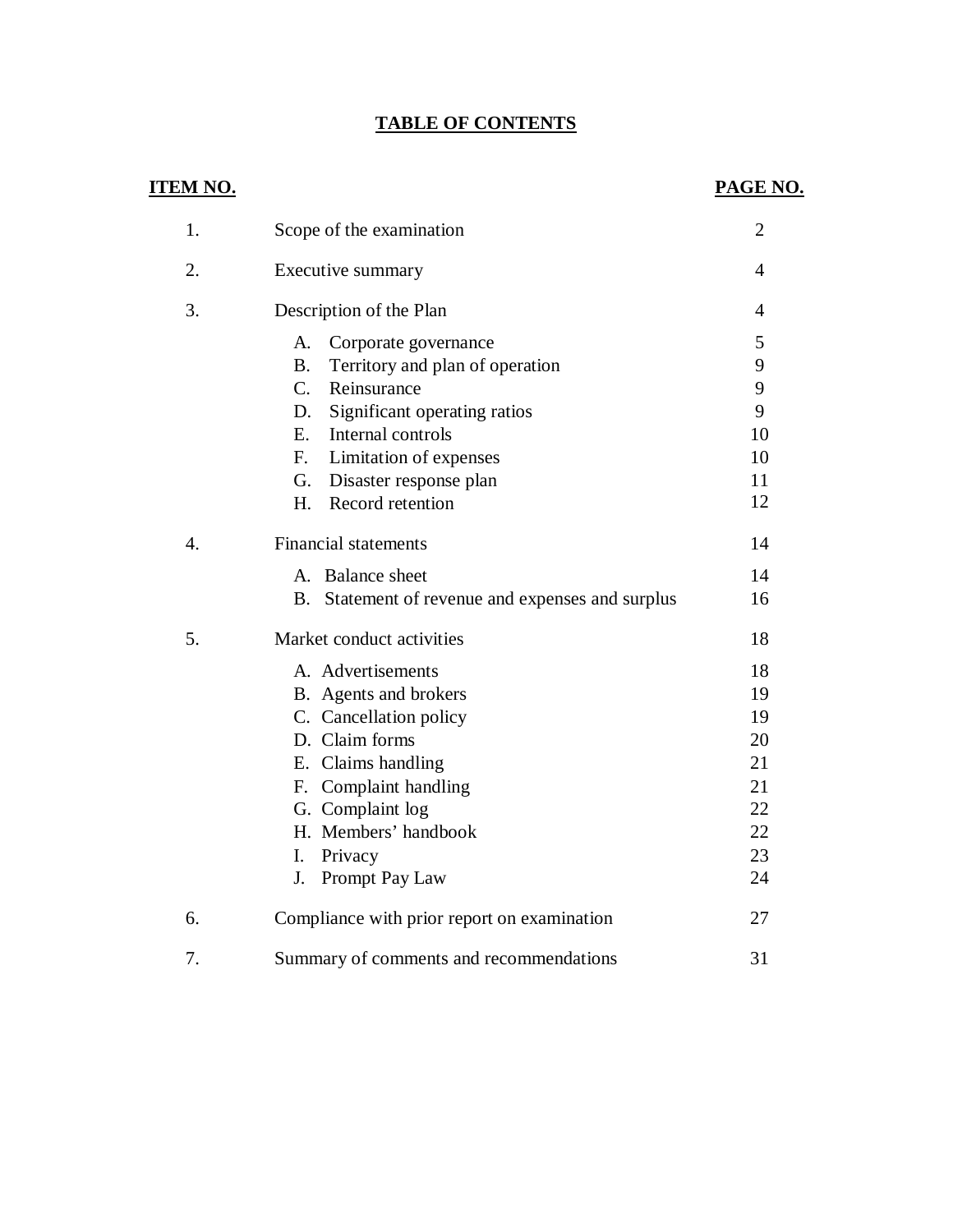

Andrew M. Cuomo Shirin Emami Governor **Acting Superintendent** Acting Superintendent

December 15, 2015

 Honorable Shirin Emami Acting Superintendent of Financial Services Albany, New York 12257

Madam:

 Pursuant to the requirements of the New York Insurance Law, and acting in accordance with the instructions contained in Appointment Number 31272, dated February 9, 2015, attached hereto, I have made an examination into the condition and affairs of Pupil Benefits Plan, Inc., a not-for-profit corporation licensed pursuant to the provisions of Article 43 of the New York Insurance Law, as of December 31, 2014, and respectfully submit the following report thereon.

 The examination was conducted at the home office of Pupil Benefits Plan, Inc. located at 101 Dutch Meadows Lane, Glenville, New York.

 Wherever the designations the "Plan" or "PBP" appear herein, without qualification, they should be understood to indicate Pupil Benefits Plan, Inc.

 Wherever the designation the "Department" appears herein, without qualification, it should be understood to indicate the New York State Department of Financial Services.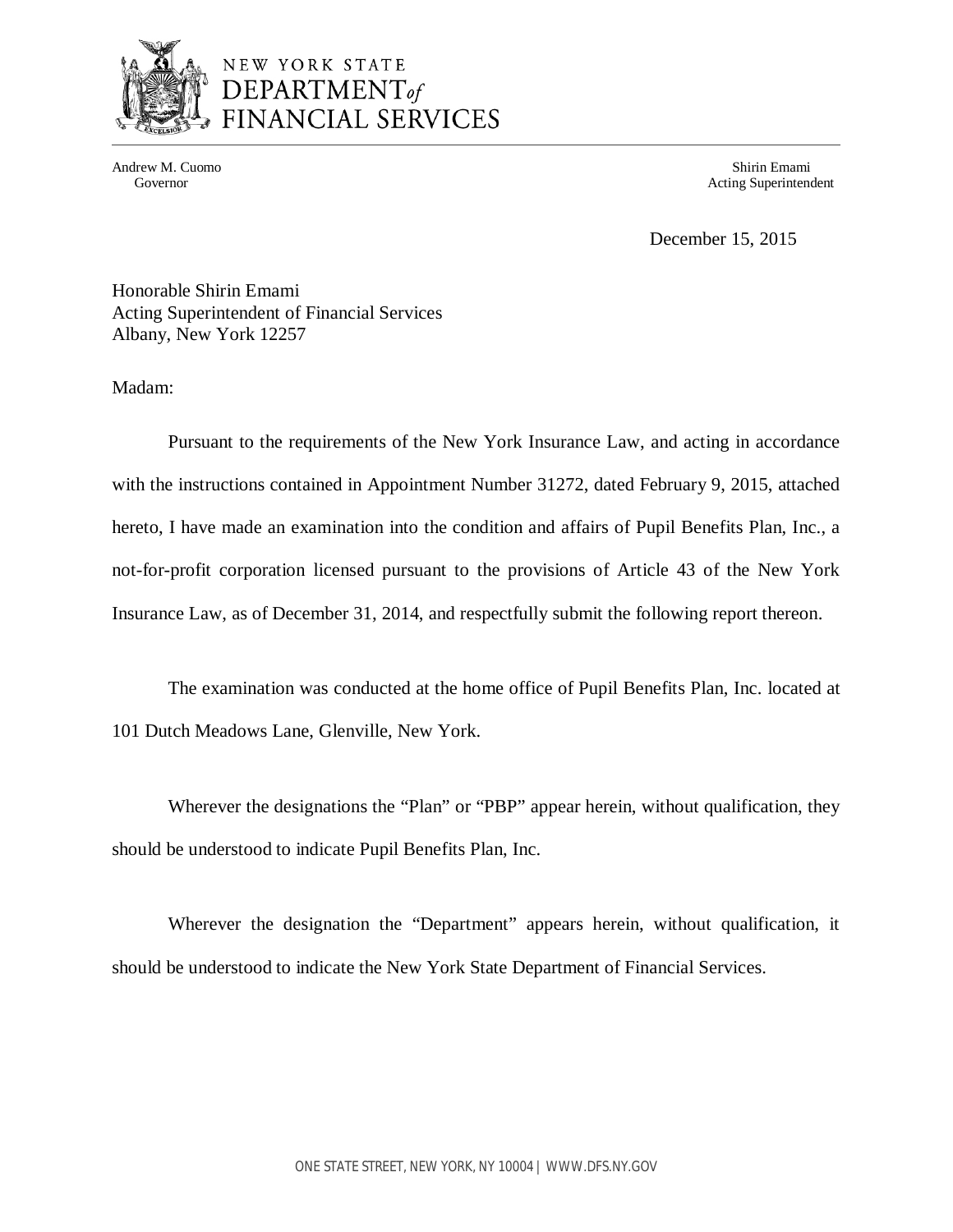#### **1. SCOPE OF THE EXAMINATION**

 The previous examination of Pupil Benefits Plan, Inc. was conducted as of December 31, 2010. This examination of the Plan was a combined (financial and market conduct) examination and covered the four-year period from January 1, 2011 through December 31, 2014. The financial component of the examination was conducted as a financial examination, as defined in the National Association of Insurance Commissioners ("NAIC") *Financial Condition Examiners*  Handbook, 2015 Edition (the "Handbook"). The financial examination was conducted observing the guidelines and procedures in the Handbook, and where deemed appropriate by the examiner, transactions occurring subsequent to December 31, 2014 were also reviewed.

 The financial portion of the examination was conducted on a risk-focused basis in accordance with the provisions of the Handbook, which provides guidance for the establishment of an examination plan based on the examiner's assessment of risk in the Plan's operations and utilizes that evaluation in formulating the nature and extent of the examination. The examiner planned and performed the examination to evaluate the Plan's current financial condition, as well as to identify prospective risks that may threaten the future solvency of the Plan.

 The examiner identified key processes, assessed the risks within those processes and assessed the internal control systems and procedures used to mitigate those risks. The examination also included an assessment of the principles used and significant estimates made by management, an evaluation of the overall financial statement presentation, and determined management's compliance with the Department's statutes and guidelines, Statutory Accounting Principles, as adopted by the Department, and NAIC annual statement instructions.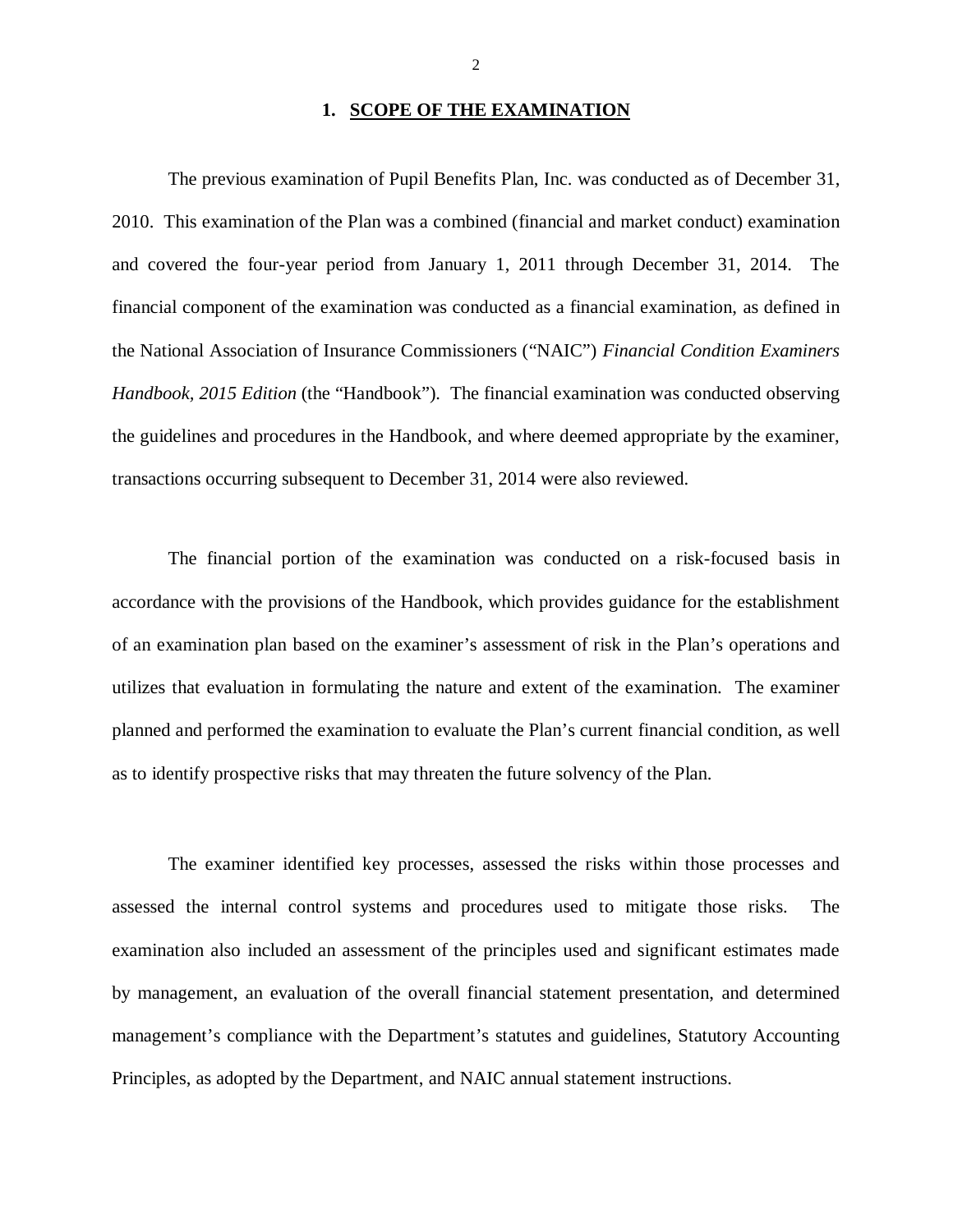Information concerning the Plan's organizational structure, business approach and control environment were utilized to develop the examination approach. The examination evaluated the Plan's risks and management activities in accordance with the NAIC's nine branded risk categories. These categories are as follows:

- Pricing/Underwriting
- Reserving
- Operational
- **Strategic**
- Credit
- **Market**
- **Liquidity**
- **Legal**
- **Reputational**

The examination also evaluated the Plan's critical risk categories in accordance with the

NAIC's ten critical risk categories. These categories are as follows:

- **Valuation/Impairment of Complex or Subjectively Valued Invested Assets**
- **Liquidity Considerations**
- **Appropriateness of Investment Portfolio and Strategy**
- **Appropriateness/Adequacy of Reinsurance Program**
- Reinsurance Reporting and Collectability
- **Underwriting and Pricing Strategy/Quality**
- Reserve Data
- Reserve Adequacy
- Related Party/Holding Company Considerations
- Capital Management

 For year 2011, the Plan was audited by the accounting firm Marvin and Company, P.C. For years 2012 to 2014, the Plan was audited by the accounting firm Teal, Becker & Chiaramonte, CPAs, P.C. ("TBC"). The Plan received an unmodified opinion in each of those years. Certain audit workpapers of TBC were reviewed and relied upon in conjunction with this examination.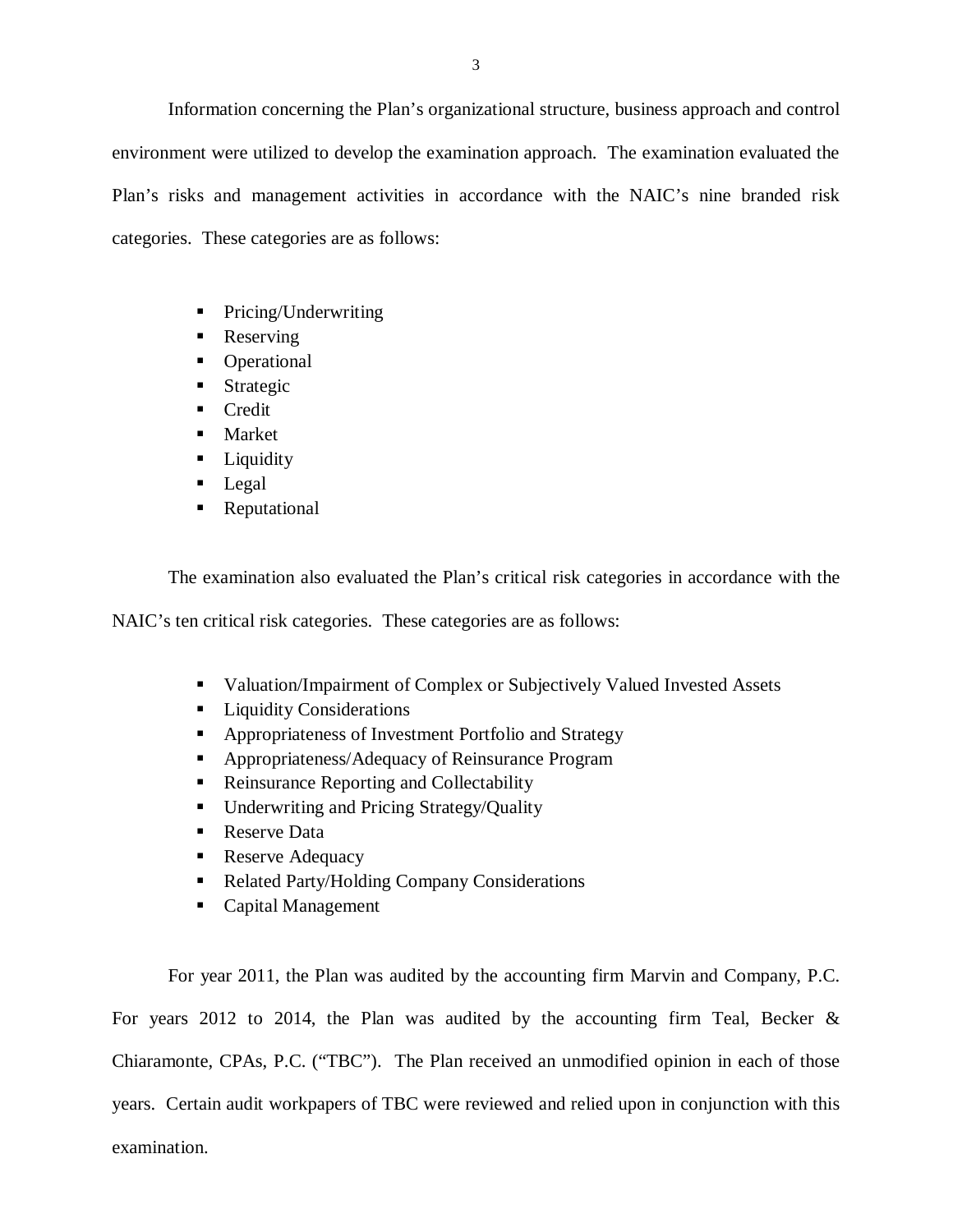The examiner reviewed the corrective actions taken by the Plan with respect to the recommendations concerning issues contained in the prior report on examination. The results of the examiner's review are contained in Item No. 8 of this report.

 This report on examination is confined to financial statements and comments on those matters which involve departures from laws, regulations or rules, or which are deemed to require an explanation or description.

#### **2. EXECUTIVE SUMMARY**

 The results of this examination revealed certain operational deficiencies during the examination period. The most significant findings of this examination include the following:

- The Plan failed to comply with the requirements of Section  $4309(a)(2)$  of the New York Insurance Law relative to the limitation of expenses.
- The Plan failed to return any unearned premium for terminated contracts, in violation of Section 4304(c)(4) of the New York Insurance Law.
- The Plan failed to comply with Part 420.17(a) of Insurance Regulation 169 (11 NYCRR 420.17(a)) which requires the Plan to obtain authorization from the student or guardian before disclosing the student's nonpublic personal health information to the school.
- The Plan failed to take steps to ensure compliance with Section 3224-a(b) of the New York Insurance Law, regarding the denial of claims.

#### **3. DESCRIPTION OF THE PLAN**

 Pupil Benefits Plan, Inc. is a not-for-profit medical expense indemnity corporation, organized pursuant to the New York Not-For-Profit Corporation Law and Section 4302(c) of the New York Insurance Law, and commenced business on July 18, 1941. The Plan provides hospital, medical and dental benefits for accidental bodily injury sustained by elementary, middle and high school students while engaging in school sponsored activities. Benefits under the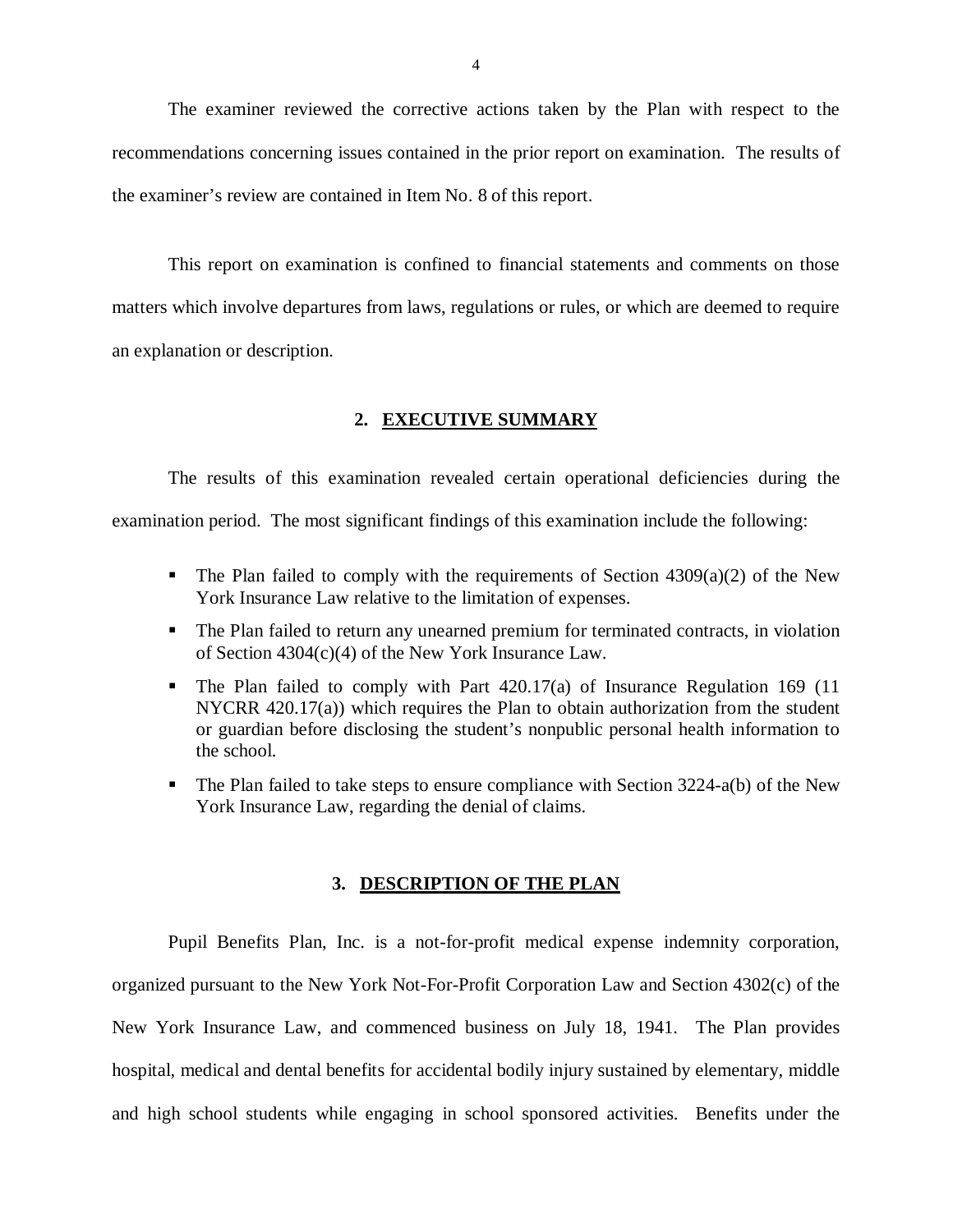Plan's policies are secondary; therefore, all other primary insurance policies, except Medicaid, TRICARE, Child Health Care Plus and ERISA, must be exhausted before payments are to be made under the Plan. The Plan's maximum exposure per injury per student is \$50,000.

The Plan was exempt from federal income tax under the provisions of Section  $501(c)(4)$  of the Internal Revenue Code through June 30, 1987. Effective July 1, 1987, the Plan became subject to federal income tax in accordance with changes made to the Tax Reform Act of 1986. The Plan, as a non-profit corporation organized under Article 43 of the New York Insurance Law, is exempt from New York franchise tax under Article 33, Section 1512 of the New York Tax Law.

#### A. Corporate Governance

 Pursuant to the Plan's charter and by-laws, management of the Plan is to be vested in a board of directors consisting of not less than twenty-four (24) members, who are elected annually at the Plan's annual meeting, which is held on the first Saturday after Labor Day in September. As of December 31, 2014, the twenty-four directors of the Plan were as follows:

| Name and Residence                                | <b>Principal Business Affiliation</b>                           |
|---------------------------------------------------|-----------------------------------------------------------------|
| Officers-Employees                                |                                                                 |
| Dale C. Schumacher<br>Ithaca, New York            | Executive Director,<br>The Learning Web                         |
| Theodore R. Woods<br>North Rose, New York         | Retired                                                         |
| <b>Provider Representatives</b>                   |                                                                 |
| Eric Aronowitz, M.D.<br>Schenectady, New York     | Orthopedic Surgeon,<br>OrthoNY, LLC.                            |
| Donald W. Henline, M.D.<br>New Paltz, New York    | Orthopedic Surgeon,<br>Private practice                         |
| Frank S. Segreto, M.D., P.C.<br>Oakdale, New York | Orthopedic Surgeon,<br>Elite Sports Medicine and Rehabilitation |
|                                                   |                                                                 |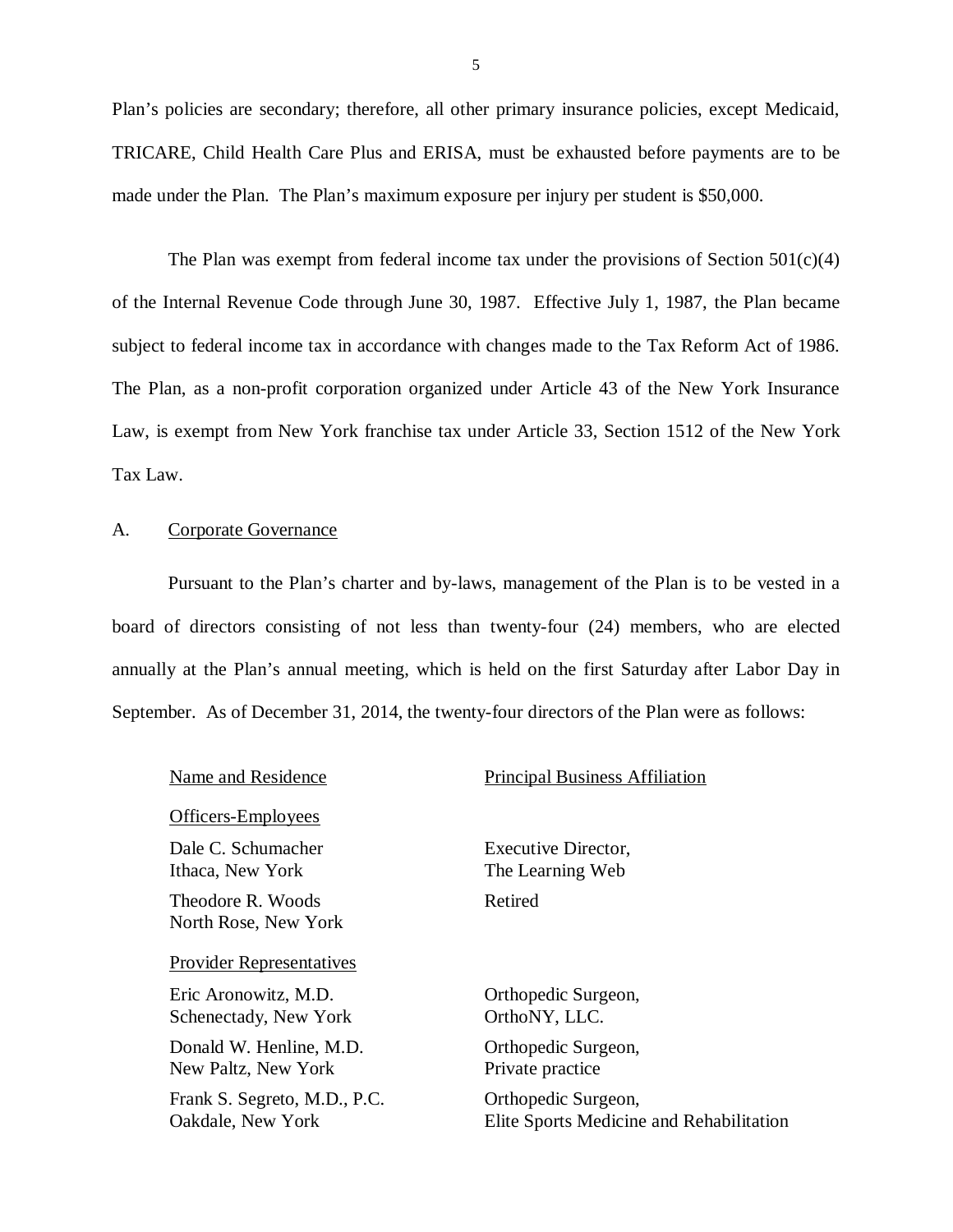Margaret Boice Norwich, New York Bayport, New York Paul Jenkins Glens Falls, New York Douglas Kenyon Glens Falls, New York Stanley Maziejka, Ph.D. Saratoga Springs, New York Long Beach, New York Ryan Sherman, Ph.D. Saratoga Springs, New York Kathy Sullivan Johnstown, New York John Wells Taberg, New York David Civale, D.C. Scotia, New York Thomas Heinzelman Queensbury, New York Glen Jones, P.A. Ballston Lake, New York Cliff Moses Morrisville, New York Carl Normandin Potsdam, New York Michael Picciano Weedsport, New York Luigi Rende, A.T.C. Waterford, New York Name and Residence Subscriber Representatives Edward Cinelli Patrick Pizzarelli Public Representatives

 Carol Rog Chenango Forks, New York Martha Slack Massena, New York Wilson Bruce Watkins, Ph.D. Alexandria Bay, New York

 Principal Business Affiliation Physician's Assistant, Ellis Hospital Executive Director, New York State Public High School Athletic Association, Section 10 Retired Retired Superintendent, Glens Falls City Schools Retired Superintendent, Stillwater Central School District Retired Superintendent, Schuylerville Central School District Retired Retired Chiropractor, Civale Chiropractic Care and Rehab Retired Retired Retired Director, The Center of Sports Medicine Retired Retired

Retired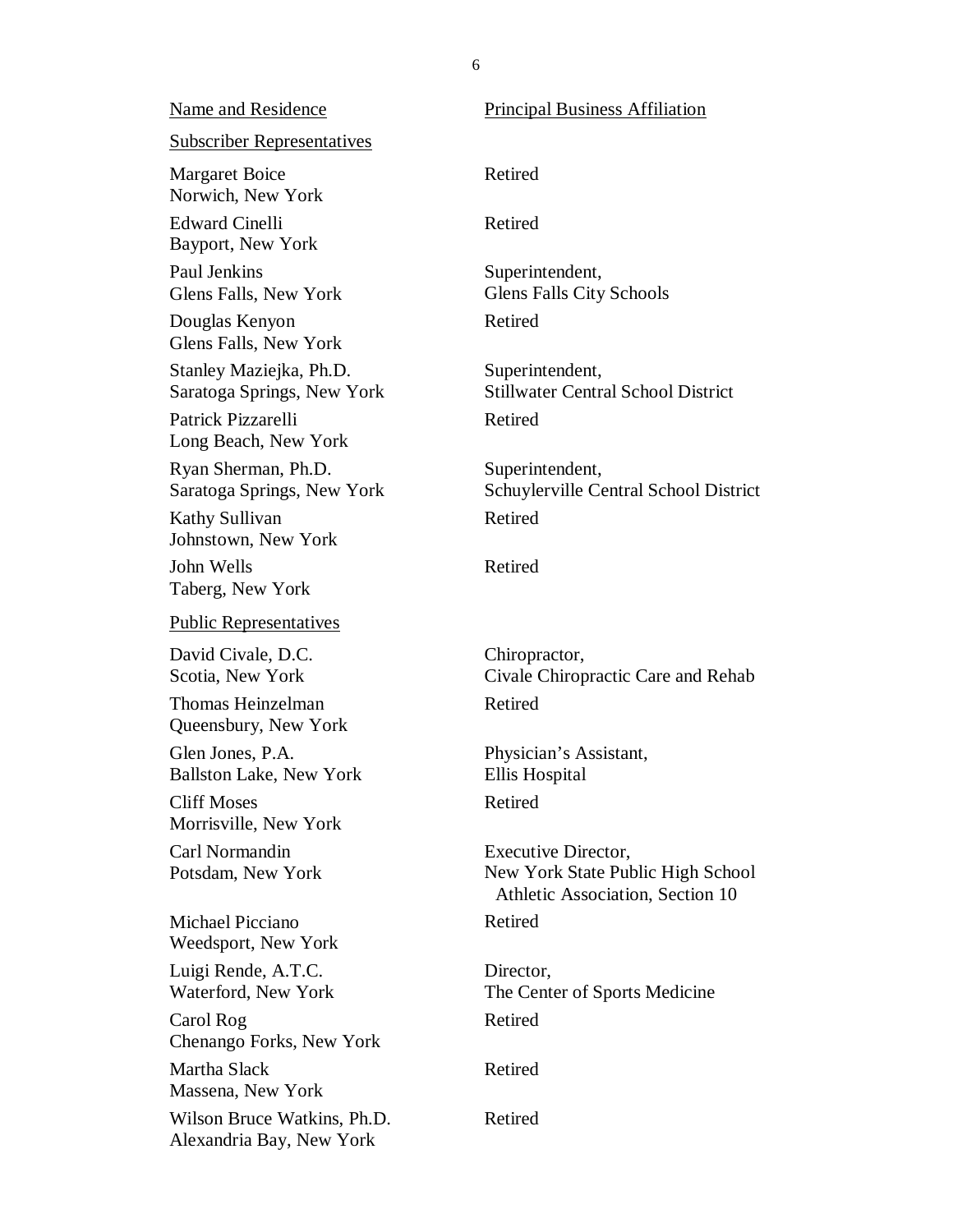The Plan reported an incorrect number of directors in its 2014 New York Supplement.

 It is recommended that the Plan report in its New York supplement only those board members who are actually on the board of directors as of the filing date of the New York supplement.

 The Plan's by-law requires the board to meet at least once a year. The minutes of all meetings of the board of directors and committees thereof held during the examination period were reviewed. All such meetings were well attended, with all board members attending at least one-half of the meetings for which they were eligible to attend.

 The Plan's elected board of directors participate on a voluntary basis. The board is primarily comprised of high ranking current and retired school district officials. None of the Plan's directors receive compensation nor participate in the Plan's daily operations.

The principal officers of the Plan as of December 31, 2014 were as follows:

| Name               | Title                            |
|--------------------|----------------------------------|
| Dale C. Schumacher | President                        |
| Theodore R. Woods  | Secretary                        |
| Thomas D. McGuire  | Treasurer and Executive Director |

 During the examination, it was noted that the Plan failed to file with the Department a biographical affidavit for its Treasurer and Executive Director, as required by Section 4301(k)(2)(B) of the New York Insurance Law, which states in part:

> "Not more than ten days after…, such corporation shall furnish, in writing, the following information to the superintendent: the name and address of…an employee-officer of such corporation; and a biographical statement concerning such person."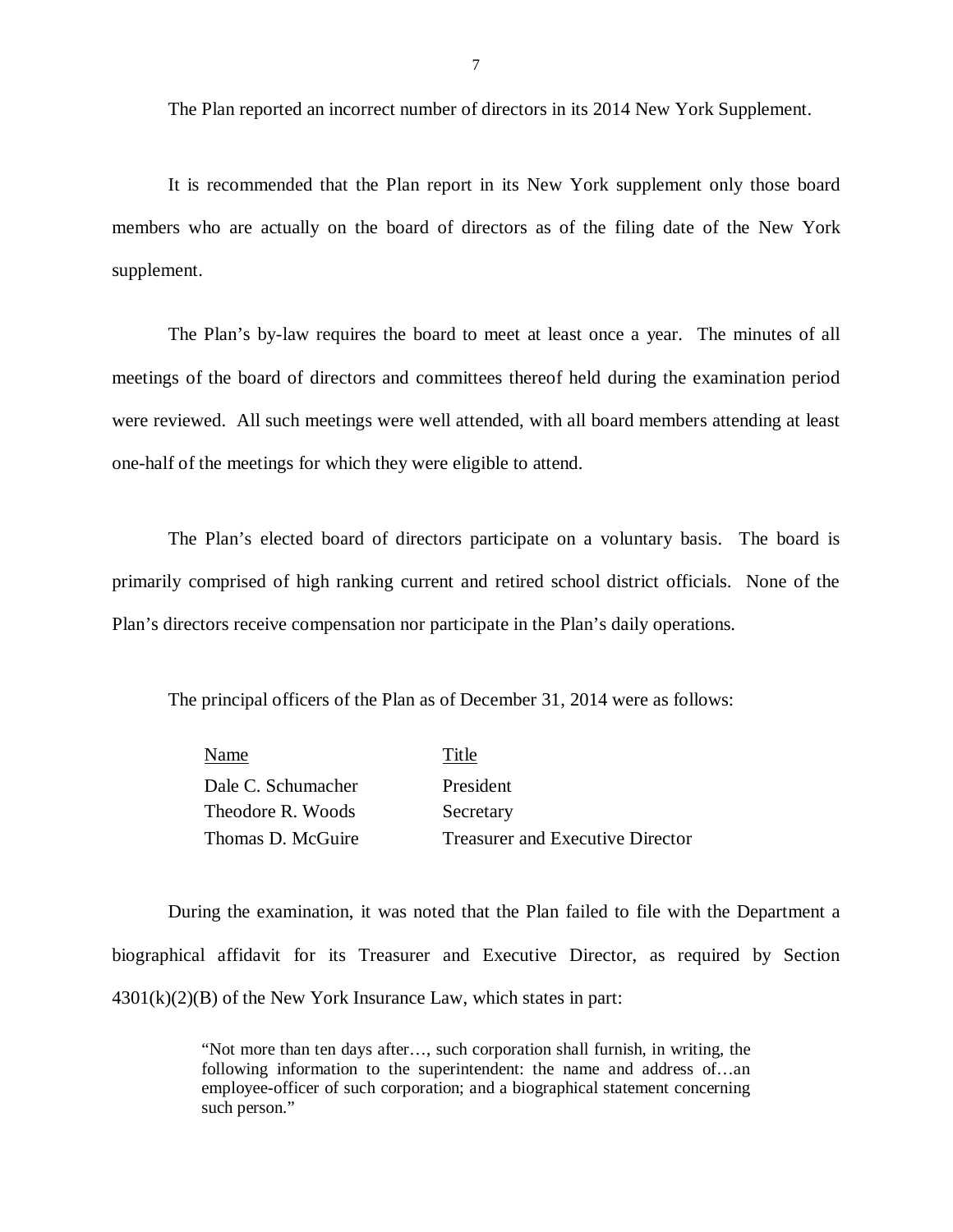It is recommended that the Plan file with the Department a biographical affidavit for the Treasurer and Executive Director, as required by Section  $4301(k)(2)(B)$  of the New York Insurance Law.

 The Plan's daily operations are led by the Executive Director, who is assisted by the Chief Marketing Officer. Both officers have been identified as key to the ongoing operations of PBP, such that it would pose a great difficulty to the Plan, should either or both decide to leave Pupil Benefits Plan, Inc. Their level of responsibility for the Plan is at such a high level that the loss of either officer poses a significant risk of interruption to the Plan's operations. In this regard, PBP should develop a succession plan for these officers'. At the time of the examination, the Plan had not devised such plan.

 It is recommended that the Plan develop a formal succession plan for its primary officers, subject to the approval of the board of directors.

A similar recommendation was included in the prior report on examination.

 The Plan does not have a conflict of interest questionnaire, but does have a code of ethics statement for its board and executive members to sign. The Plan also does not have a formal written policy in place to provide guidance on conflicts of interest or ethics.

Section 4301(j)(4)(M) of the New York Insurance Law states:

"The board shall establish formal mechanisms to avoid conflicts of interest."

 It is recommended that PBP comply with Section 4301(j)(4)(M) of the New York Insurance Law by establishing a conflict of interest questionnaire for its board and executive members to complete and a formal written policy to provide guidance on conflicts of interest, and ethics.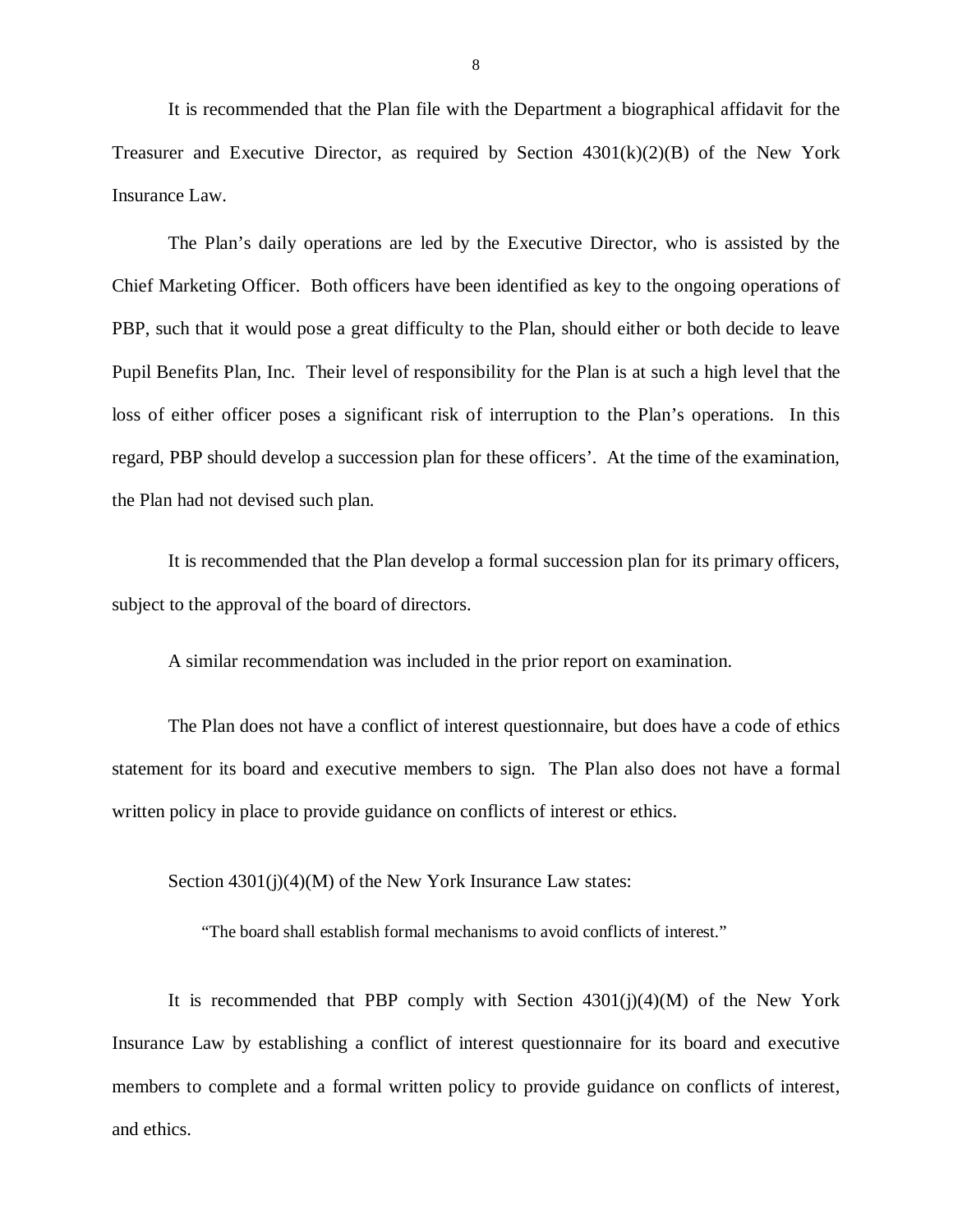#### B. Territory and Plan of Operation

 The Plan is authorized to operate throughout New York State. All business is conducted from its home office in Glenville, New York. The Plan employs three (3) senior officers and six (6) full-time staff members.

 Enrollment in the Plan is achieved by means of group contracts made with elementary, middle and high schools registered and approved by the Board of Regents of the State of New York. For the 2014/2015 school year, the Plan insured 405 schools and 783,172 students. The table below indicates the direct premiums written during the examination period.

| Year | Premiums    | No. of Students |
|------|-------------|-----------------|
| 2011 | \$6,292,485 | 645,497         |
| 2012 | \$7,251,780 | 742,149         |
| 2013 | \$8,270,286 | 744,976         |
| 2014 | \$8,982,481 | 783,172         |

#### C. Reinsurance

 The Plan did not maintain any reinsurance arrangements during the period under examination.

#### D. Significant Operating Ratios

 The underwriting ratios presented below are on an earned-incurred basis and encompass the four-year period covered by this examination:

|                                 | Amounts      | Ratios     |
|---------------------------------|--------------|------------|
| Claims                          | \$24,230,030 | 78.67%     |
| Claims adjustment expenses      | 2,373,604    | 7.71%      |
| General administrative expenses | 4,535,705    | 14.73%     |
| Net underwriting loss           | (342, 307)   | $(1.11\%)$ |
| Premiums                        | \$30.797.032 | 100.00%    |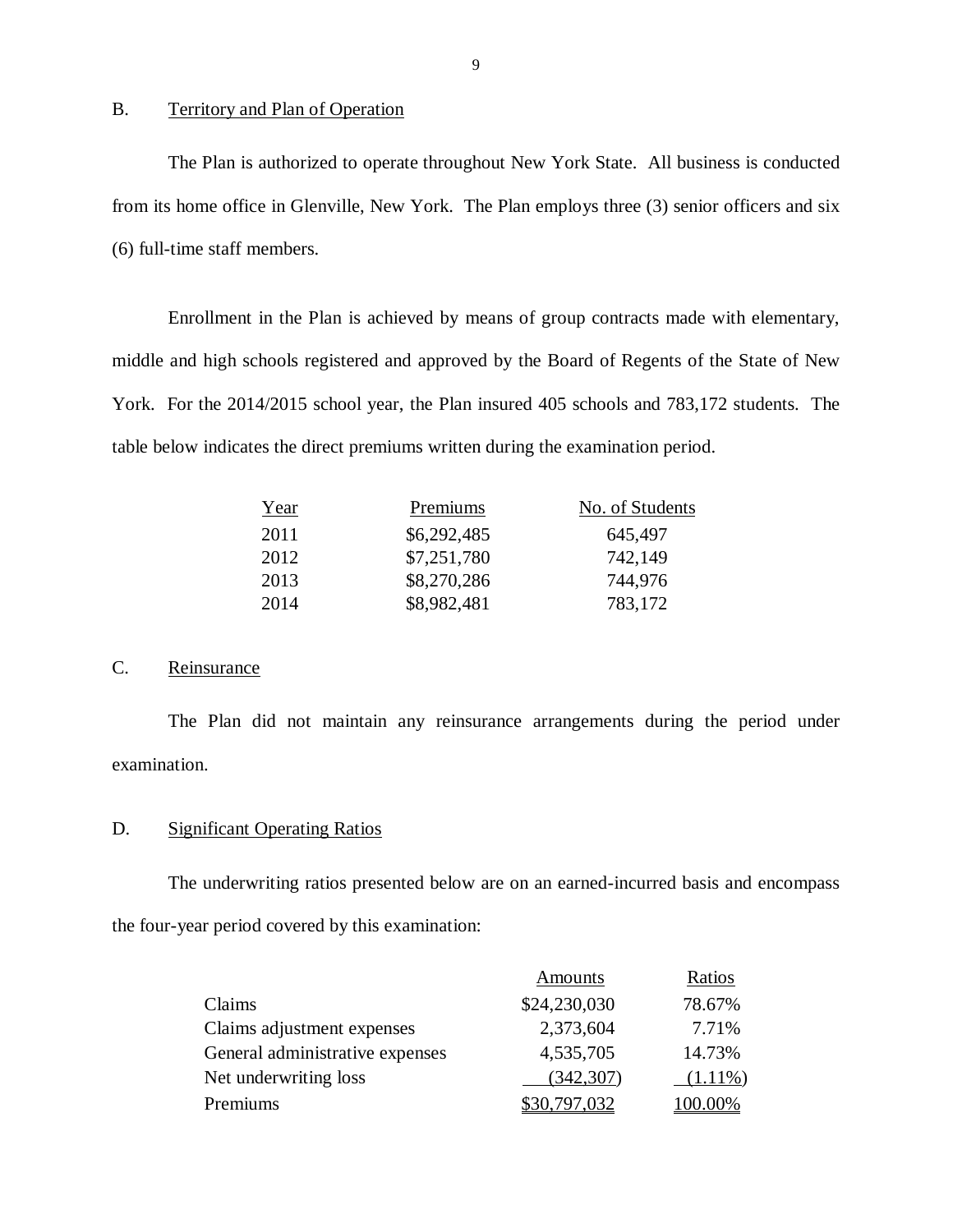As of December 31, 2014, the Plan's total adjusted capital was \$1,885,848. This amount was above the Plan's authorized control level risk-based capital requirement of \$568,867.

#### $E_{\perp}$ **Internal Controls**

 The Plan is not required to comply with Sarbanes Oxley, the NAIC Model Audit Rule, or Department Regulation No. 118 (11 NYCRR 89). The examiner noted that the Plan's documentation of its control procedures is limited, and in some respects, outdated. This limited the examiner's evaluation of control procedures to observance and interviews. Additionally, at companies such as the Plan, where proper segregation of duties may not be feasible, and/or cost prohibitive, documentation of control processes enhances the awareness and highlights the boundaries of employees' and officers' responsibilities.

 It is recommended that the Plan formalize and document its internal controls processes and procedures by key functions.

A similar recommendation was included in the prior report on examination.

 It is further recommended that the Plan perform risk assessments, by key functions, and document mitigating strategies utilized by the Plan.

A similar recommendation was included in the prior report on examination.

#### F. Limitation of Expenses

 In accordance with the provisions of Section 4309(a)(2) of the New York Insurance Law, the Plan's expenditures, other than benefit payments made to or on behalf of persons covered under contracts issued by the Plan, were limited to 18% of its premiums received during 2014.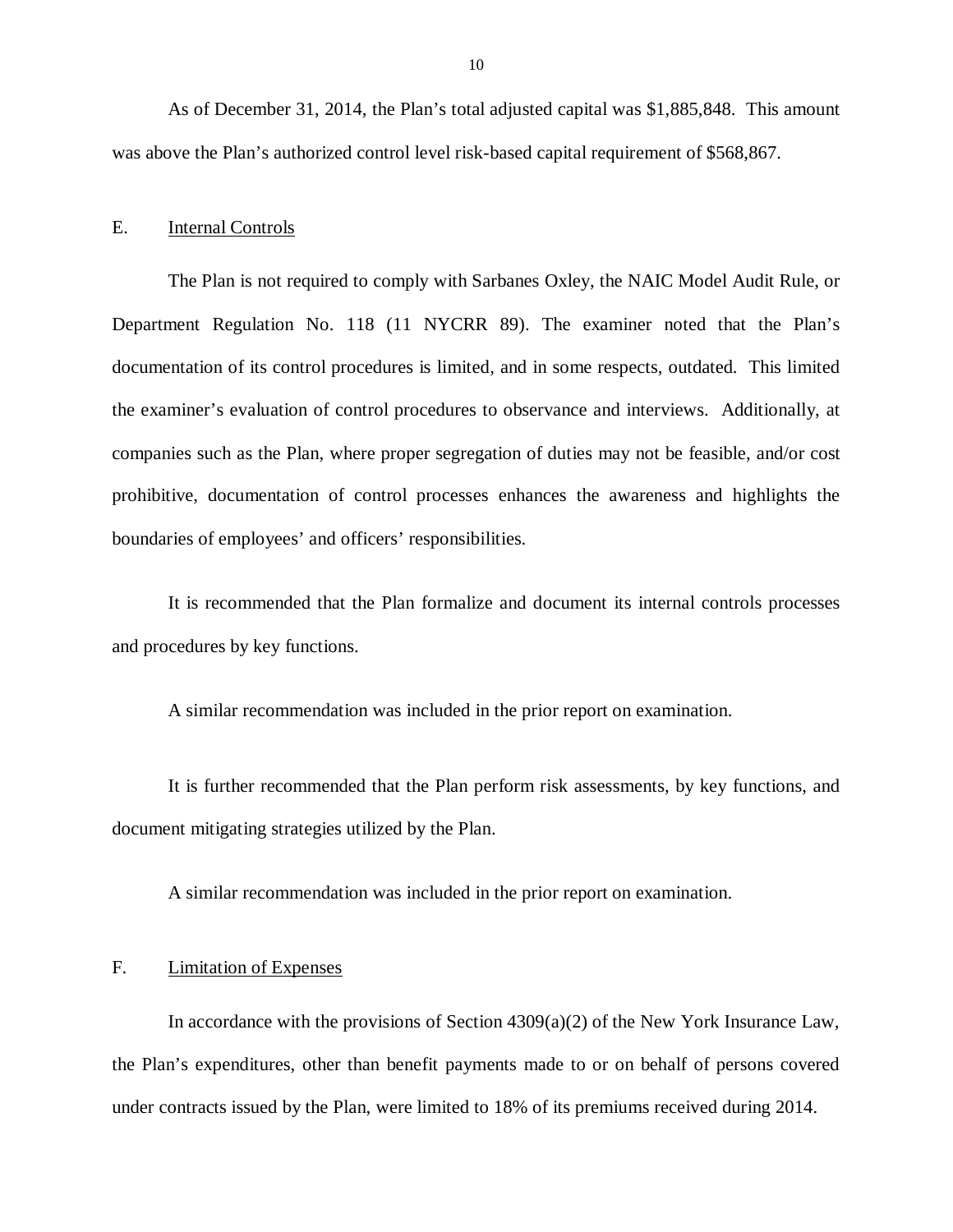Section 4309(a)(2) of the New York Insurance Law states in part:

 "No corporation subject to the provisions of this article shall, during any one year, disburse more than the percentages hereafter prescribed of the aggregate amount of the premiums received during such year as expenditures for expenses…twenty per centum reduced by one per centum for each five million dollars or fraction thereof above one million dollars of premiums received…"

 The examination review revealed that the Plan's ratio of expenses paid to direct premiums written, for each of the four years under examination, was above the maximum ratio mandated by Section 4309(a)(2) of the New York Insurance Law, as follows:

| Year | Premiums    | <b>Expenses</b> | <b>Expense Ratio</b> | Maximum Expense Ratio<br>per Section $4309(a)(2)$<br>of the NYIL |
|------|-------------|-----------------|----------------------|------------------------------------------------------------------|
| 2011 | \$6,292,485 | \$1,490,131     | 22.5%                | 18%                                                              |
| 2012 | \$7,251,780 | \$1,726,499     | 21.6%                | 18%                                                              |
| 2013 | \$8,270,286 | \$1,779,168     | 21.2%                | 18%                                                              |
| 2014 | \$8,982,481 | \$1,913,511     | 20.4%                | 18%                                                              |

 It is recommended that the Plan comply with the requirement of Section 4309(a)(2) of the New York Insurance Law relative to the limitation of expenses.

A similar recommendation was included in the prior two reports on examination.

#### G. Disaster Response Plan

 The Plan's Disaster Response Plan ("DRP") was reviewed and found to be not in compliance with Insurance Circular Letter No. 4 (2015), which requires the Plan to describe how it intends to provide its policyholders with the resources needed to recover from a disaster. The Plan's DRP failed to include the following items: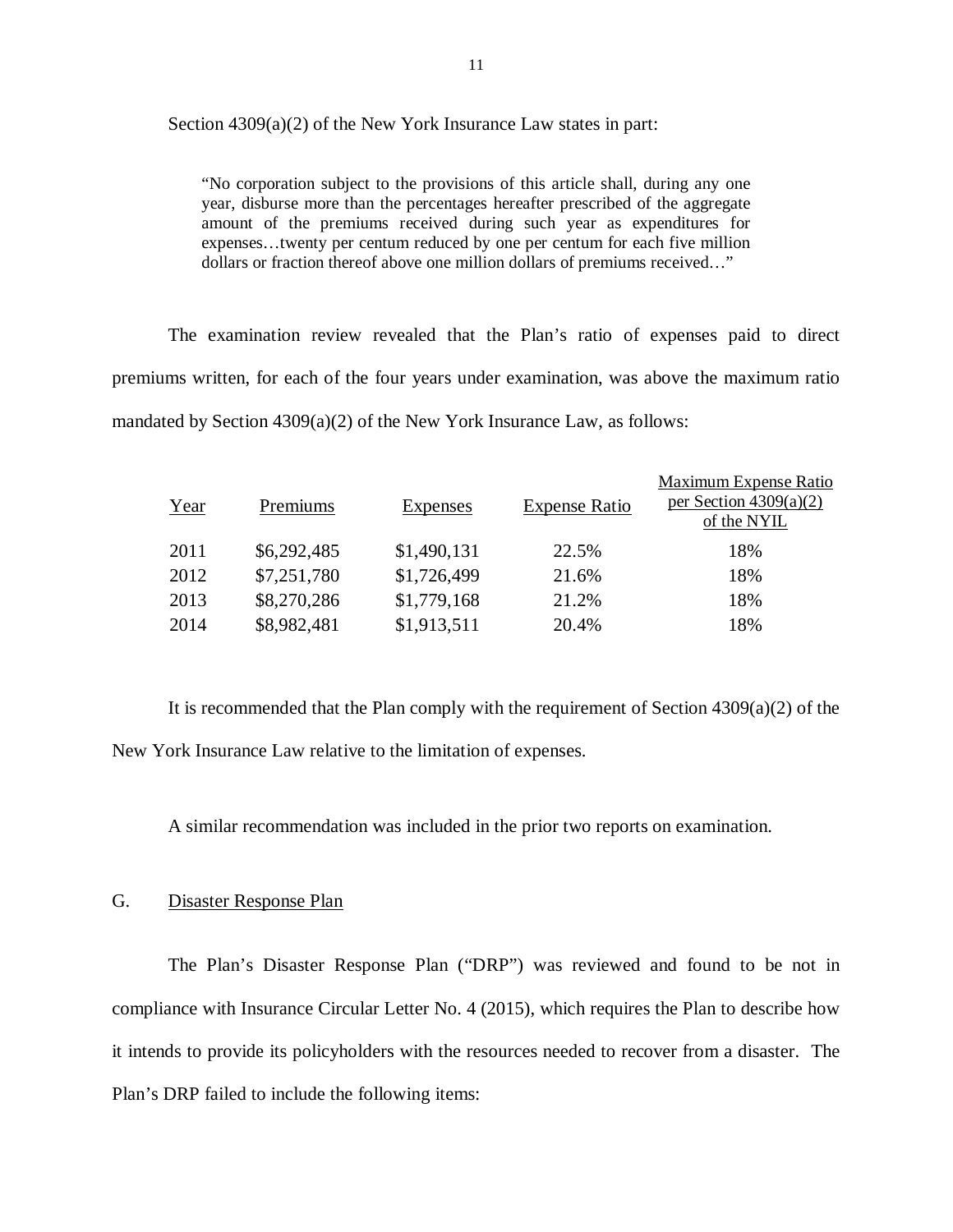- Board of director's support for a Disaster Response Plan;
- Appropriate emergency response training of personnel;
- **Testing of the disaster response plan; and**
- A description of the role of disaster liaisons, and their interaction with the Department.

 The Plan also failed to file its DRP and the Department's Disaster Response Plan Questionnaire and Business Continuity Plan Questionnaire with the Department by June 1, 2015, as required by Insurance Circular Letter No. 4 (2015).

 It is recommended that the Plan devise a Disaster Response Plan in accordance with Insurance Circular Letter No. 4 (2015).

 It is also recommended that the Plan timely file with the Department its amended Disaster Response Plan and the Department's Disaster Response Plan Questionnaire and Business Continuity Plan Questionnaire, in accordance with Insurance Circular Letter No. 4 (2015).

#### H. Record Retention

 According to the Plan's record retention schedule included below, the following financial records do not comply with the time frames prescribed by Part 243.2(b)(7) of Insurance Regulation No. 152 (11 NYCRR 243.2(b)(7)):

- Bank reconciliations  $-3$  year retention period.
- Duplicate deposit slips  $-2$  year retention period.
- Internal audit reports  $-3$  year retention period.
- Petty cash vouchers  $-3$  year retention period.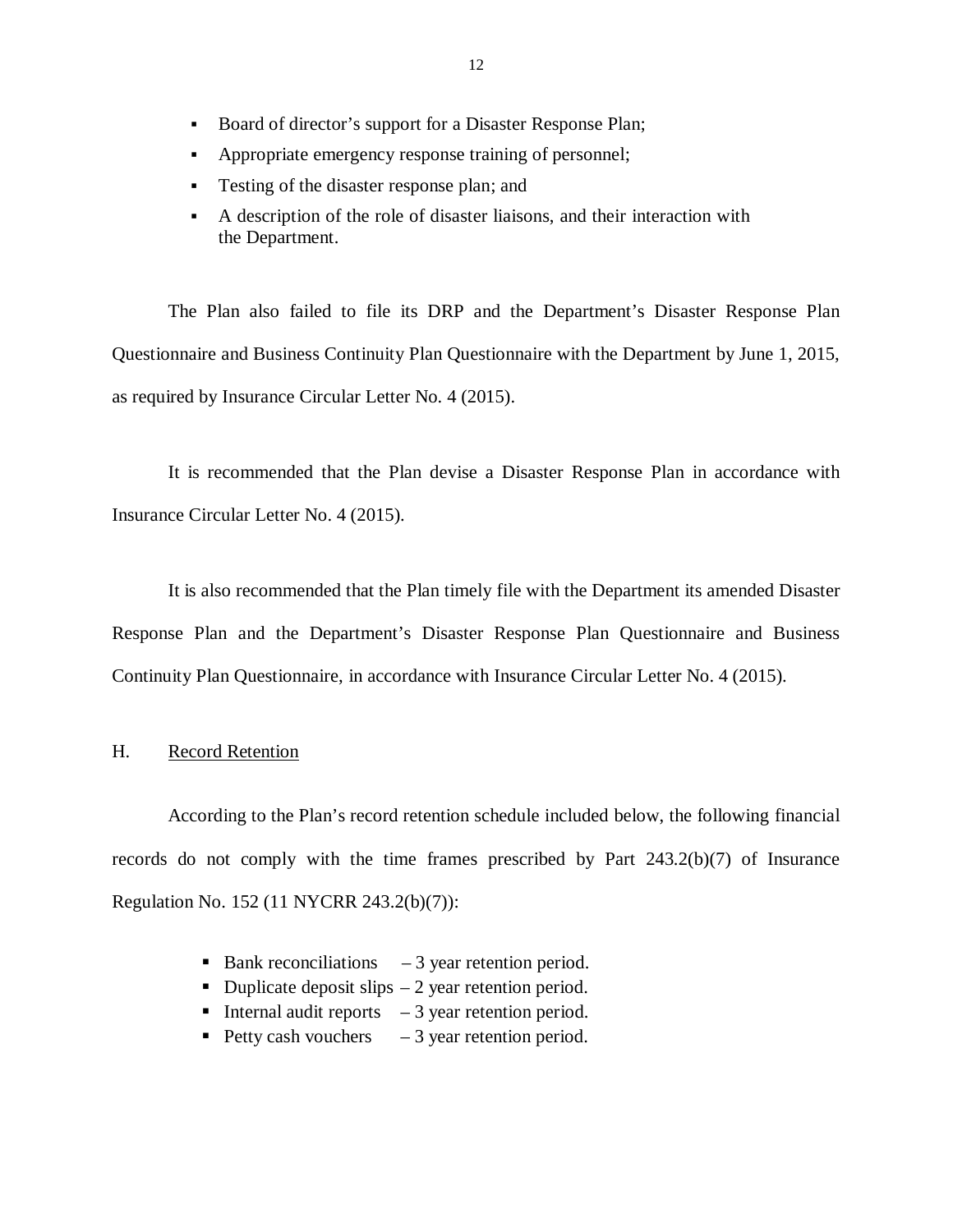Part 243.2(b)(7) of Insurance Regulation No. 152 (11 NYCRR 243.2(b)(7)) states:

 "(b) Except as otherwise required by law or regulation, an insurer shall maintain:…(7) A financial record necessary to verify the financial condition of an insurer, including ledgers, journals, trial balances, annual and quarterly statement workpapers, evidence of asset ownership, and source documents, for six calendar years from its creation or until after the filing of the report on examination in which the record was subject to review, whichever is longer."

It is recommended that PBP retain its financial records for the time frames prescribed by

Part 243.2(b)(7) of Insurance Regulation No. 152 (11 NYCRR 243.2(b)(7)).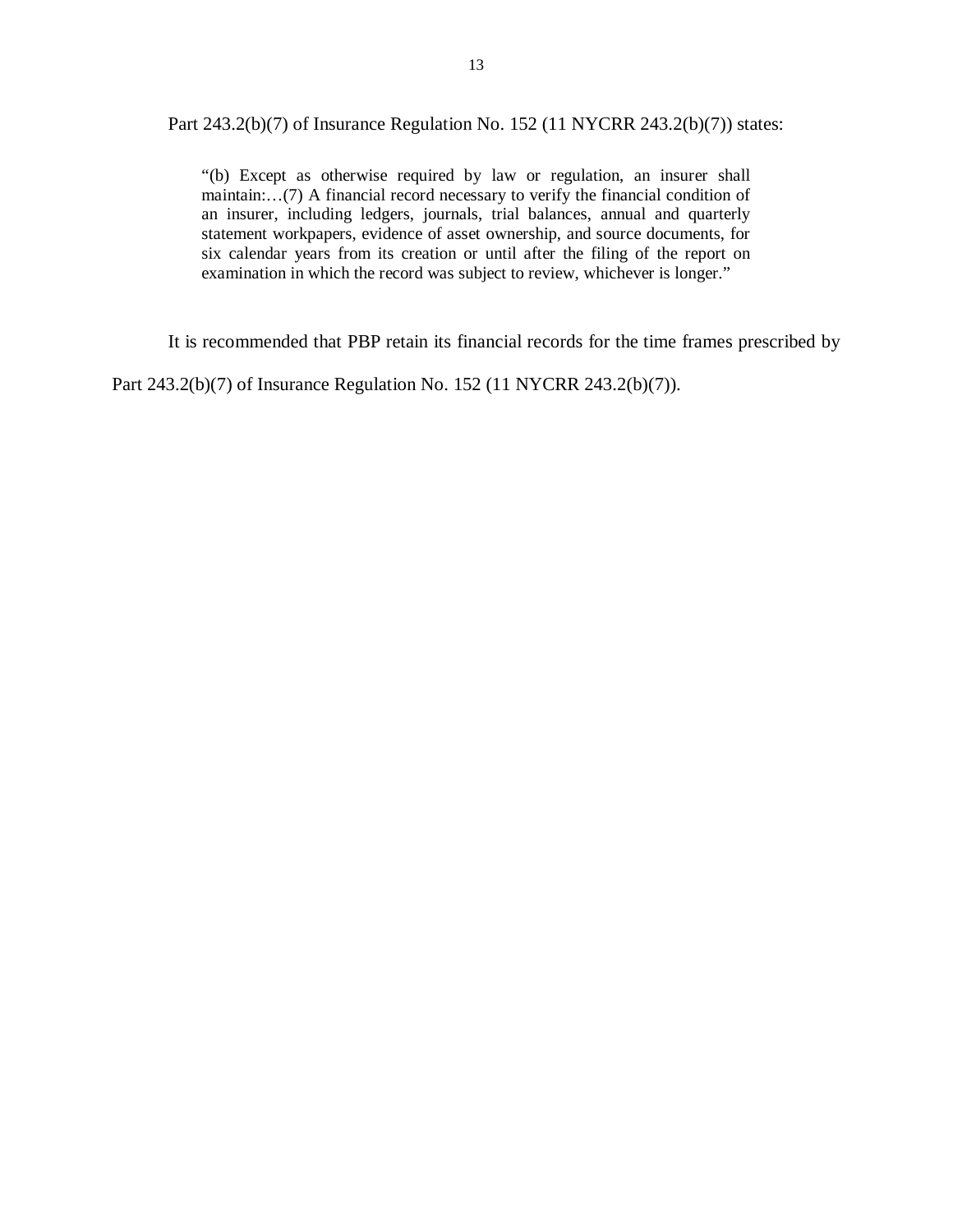#### **4. FINANCIAL STATEMENTS**

#### A. Balance Sheet

 The following statements show the assets, liabilities and surplus as of December 31, 2014, as contained in the Plan's 2014 filed annual statement, a condensed summary of operations, and a reconciliation of the surplus account for each of the years under examination.

 The firm of Marvin and Company, P.C. ("M&C") was retained by the Plan to audit the Plan's combined statutory-basis statements of financial position as of December 31, 2011, and the related statutory-basis statements of operations, surplus and cash flow for the year then ended. The firm of Teal, Becker & Chiaramonte, CPAs, P.C. ("TBC") was retained by the Plan to audit the Plan's combined statutory-basis statements of financial position as of December 31<sup>st</sup> from 2012 to 2014, and the related statutory-basis statements of operations, surplus and cash flow for the years then ended.

 M&C and TBC concluded that the statutory financial statements presented fairly, in all material respects, the financial position of the Plan at the respective audit dates. Balances reported in these audited financial statements were reconciled to the corresponding years' annual statements with no discrepancies noted.

| 3onds                          |
|--------------------------------|
| Common stocks                  |
| Real estate                    |
| Cash and short-term investment |

Assets

 Bonds \$ 4,265,131 Investment income due and accrued 30,607 Uncollected premiums in course of collection 1,733 Current federal income tax recoverable and interest thereon 164,600 Health care and other amounts receivable 12,435 **Total assets** Common stocks 1,066,168 Real estate 250,165 Cash and short-term investments 6,619,666  $$12,410,505$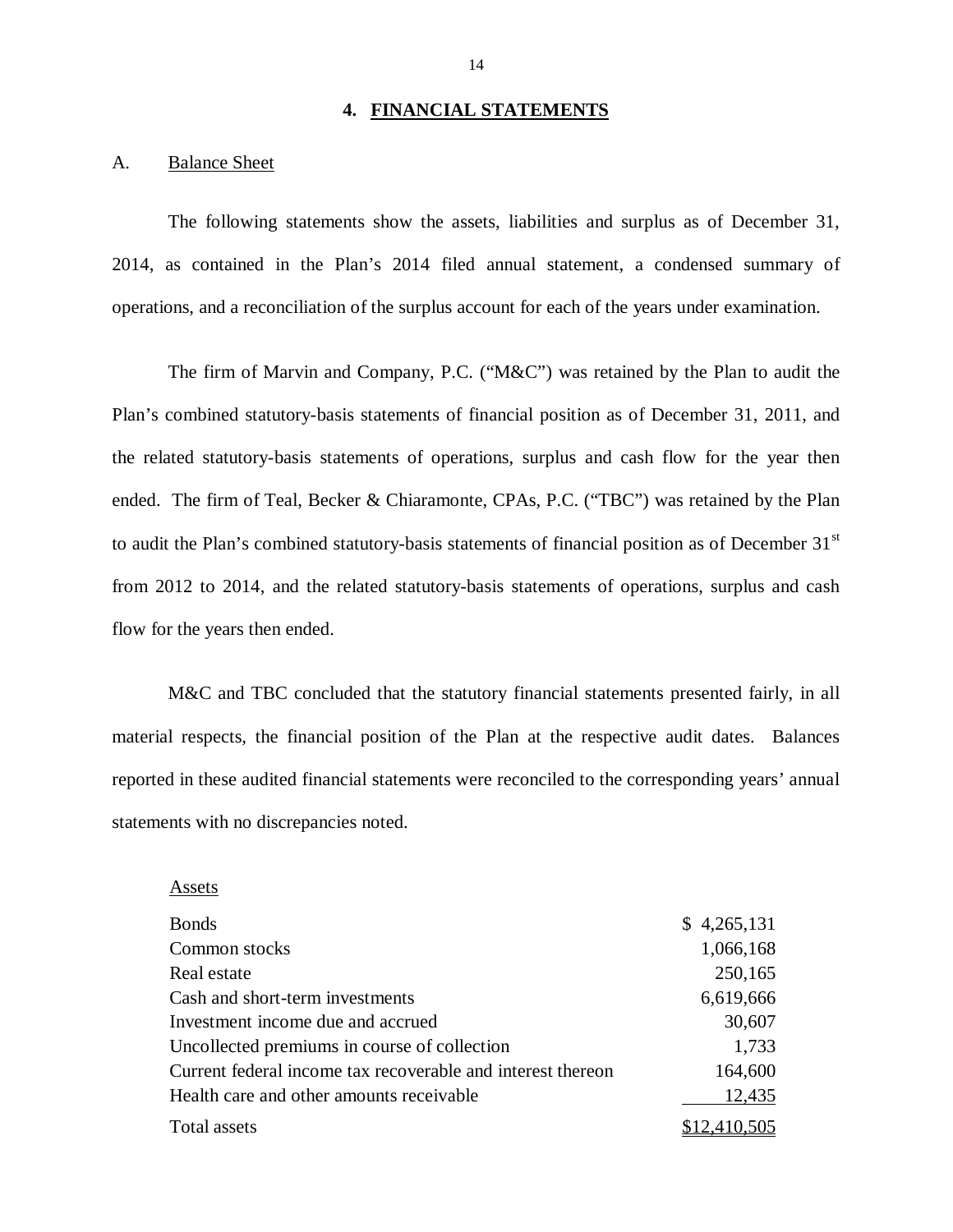**Liabilities** 

| Claims unpaid                                            | \$4,600,000         |
|----------------------------------------------------------|---------------------|
| Unpaid claims adjustment expenses                        | 500,631             |
| Premiums received in advance                             | 4,715,198           |
| General expenses due or accrued                          | 708,828             |
| <b>Total liabilities</b>                                 | \$10,524,657        |
| Surplus                                                  |                     |
| Aggregate write-ins for other than special surplus funds | \$1,178,797         |
| Unassigned funds                                         | 707,051             |
| Total surplus                                            | 1,885,848           |
| Total liabilities and surplus                            | <u>\$12,410,505</u> |

 Note: The Internal Revenue Service has not conducted any audits of the federal income tax return filed on behalf of the Plan through tax year 2014. The examiner is unaware of any potential exposure of the Plan to any tax assessments, and no liability has been established herein relative to such contingency.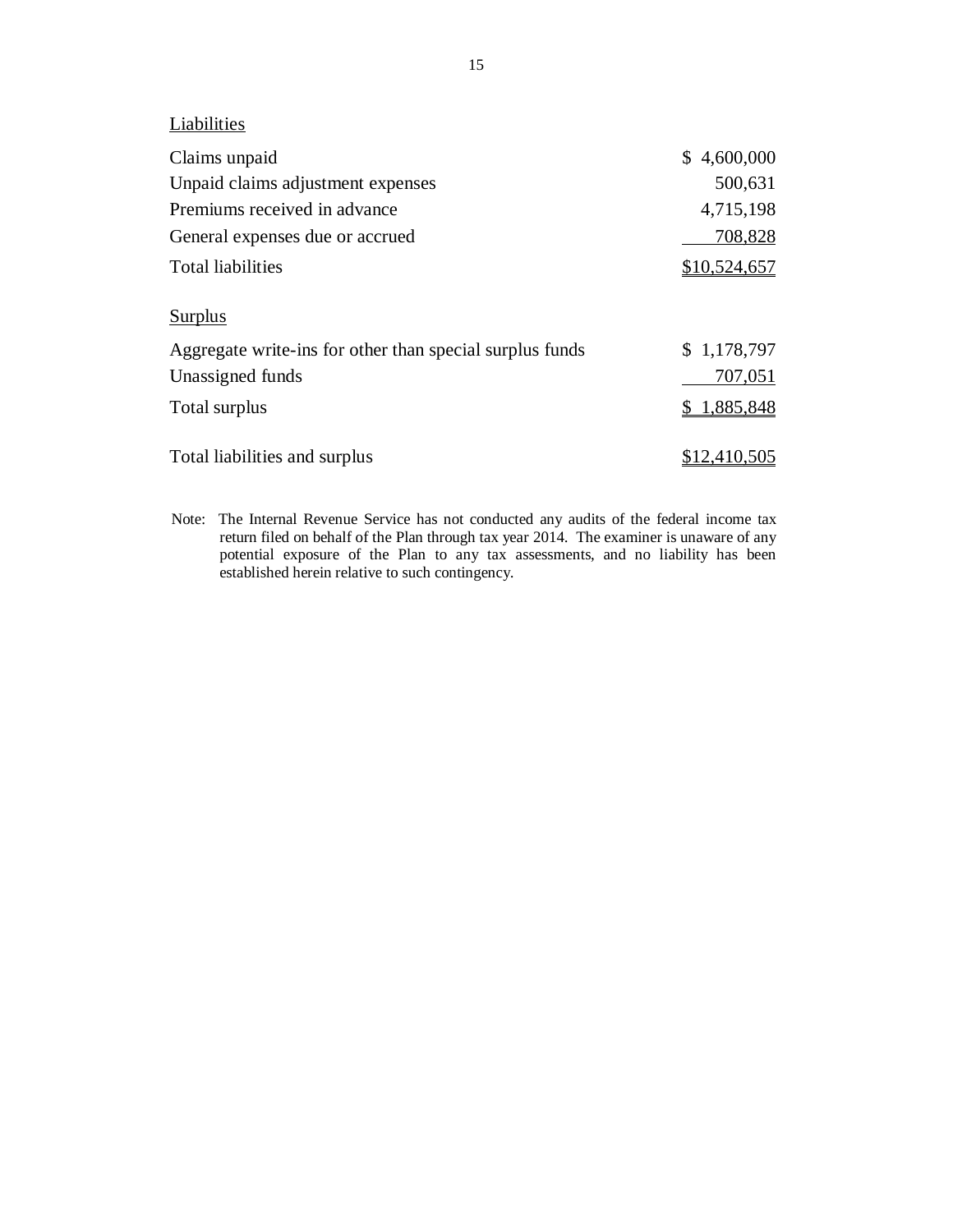#### B. Statement of Revenue and Expenses and Surplus

 Surplus increased \$191,324 during the four-year examination period, January 1, 2011 through December 31, 2014, detailed as follows:

| Revenue                                           |               |                     |
|---------------------------------------------------|---------------|---------------------|
| Premium                                           | \$32,441,597  |                     |
| Change in unearned premium reserves               | (1,662,536)   |                     |
| Aggregate write-ins for other non-health revenues | 17,971        |                     |
| Total revenue                                     |               | \$30,797,032        |
| <b>Expenses</b>                                   |               |                     |
| Claims                                            | \$24,230,030  |                     |
| Claims adjustment expenses                        | 2,373,604     |                     |
| General administrative expenses                   | 4,535,705     |                     |
| Total expenses                                    |               | <u>\$31,139,339</u> |
| Net underwriting loss                             |               | \$<br>(342, 307)    |
| <b>Investments</b>                                |               |                     |
| Net investment income earned                      | \$<br>106,830 |                     |
| Net realized capital gains                        | 100,818       |                     |
| Net investment gain                               |               | \$<br>207,648       |
| Aggregate write-ins for other income              |               | 125,859<br>\$       |
| Net loss before federal income taxes              |               | \$<br>(8,800)       |
| Federal income taxes incurred                     |               | \$<br>(120)         |
| Net loss                                          |               | \$<br>(8,680)       |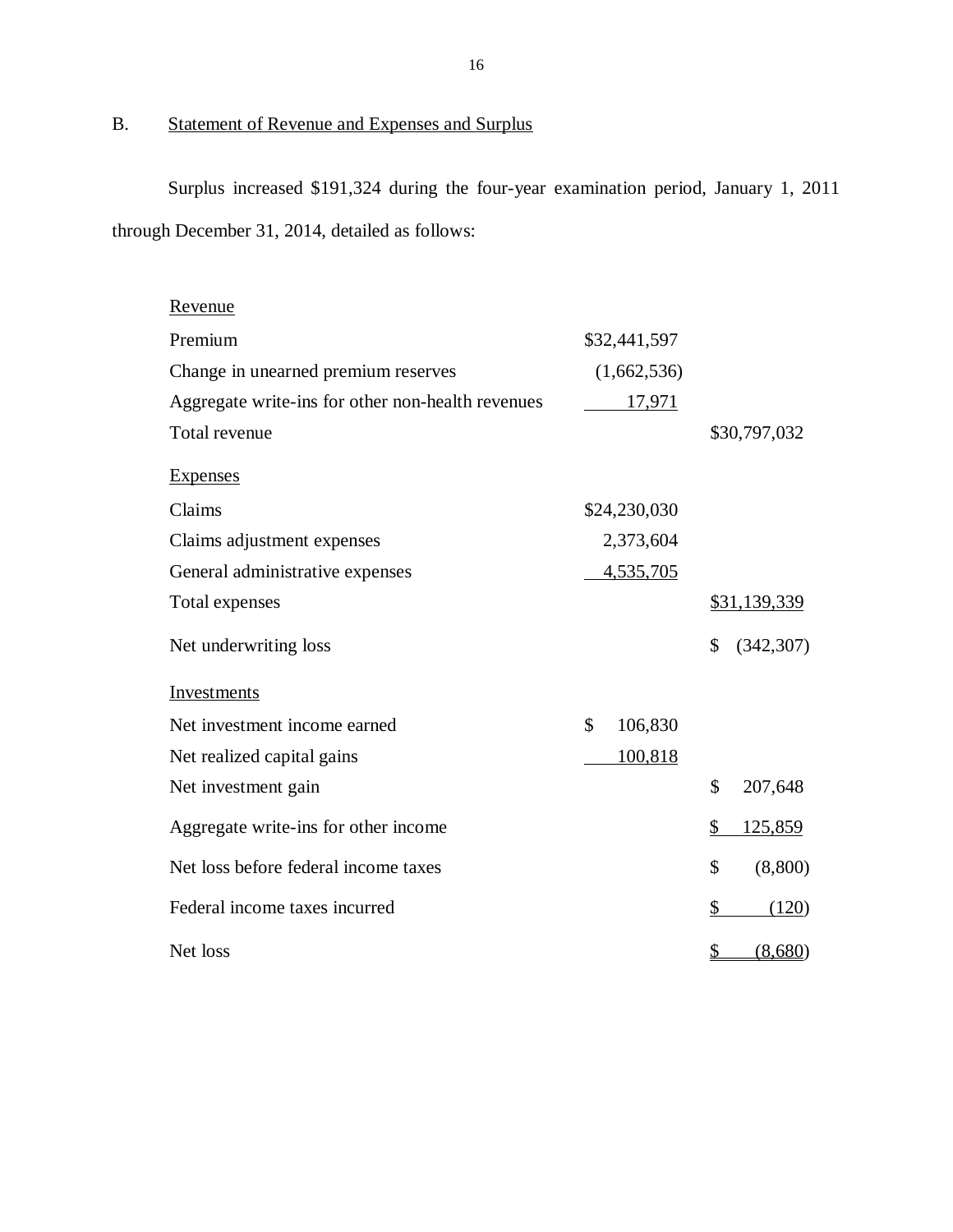#### Change in Surplus

#### Surplus, per report on examination, as of December 31, 2010 \$1,694,524

|                                                                | Gains in<br><b>Surplus</b> | Losses in<br><b>Surplus</b> |             |
|----------------------------------------------------------------|----------------------------|-----------------------------|-------------|
| Net loss                                                       |                            | \$8,680                     |             |
| Change in net unrealized capital gains                         | \$251,413                  |                             |             |
| Change in non-admitted assets                                  |                            | 51,409                      |             |
| Net change in surplus                                          |                            |                             | \$191,324   |
| Surplus, per report on examination,<br>as of December 31, 2014 |                            |                             | \$1,885,848 |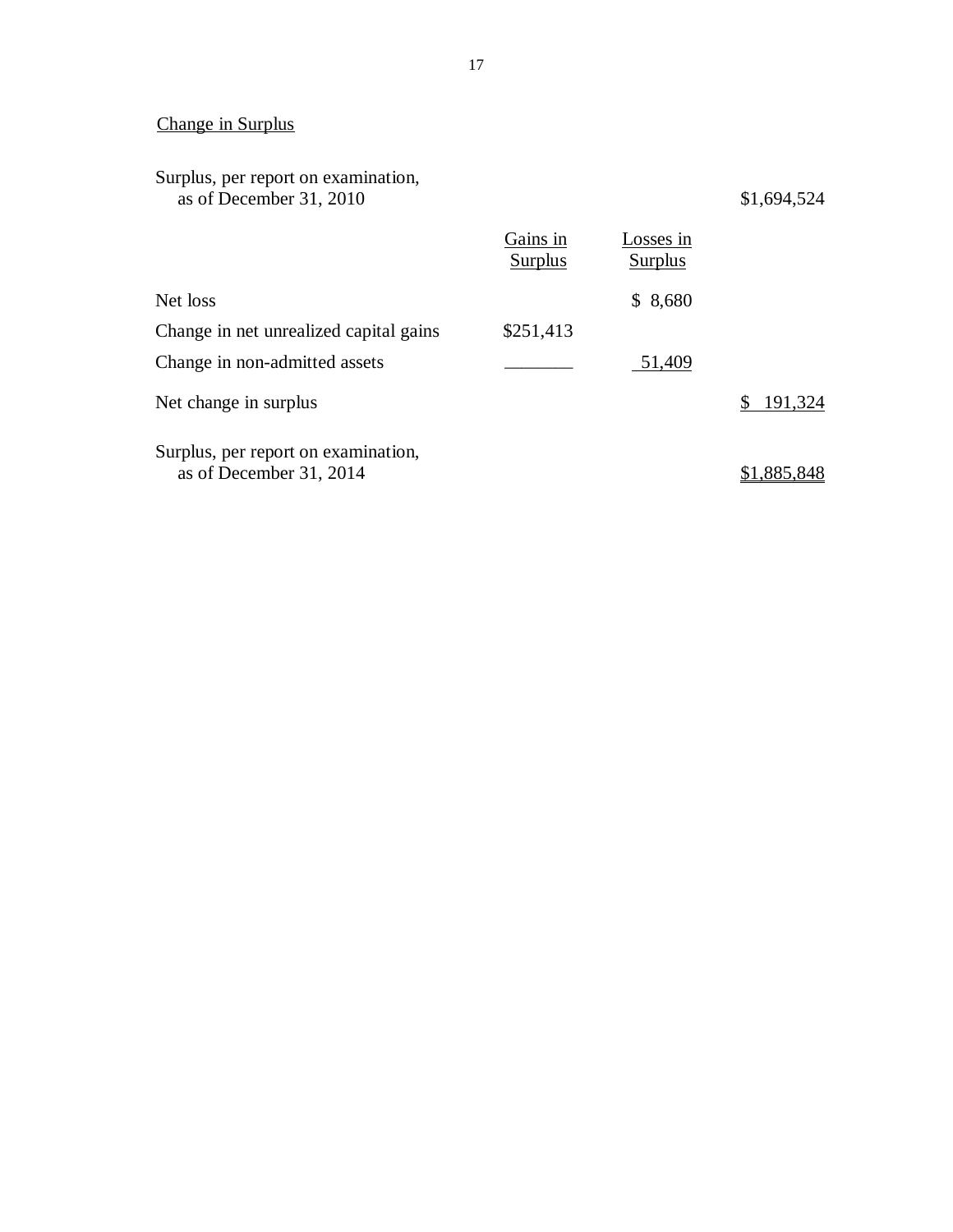#### **5. MARKET CONDUCT ACTIVITIES**

 In the course of this examination, a review was made of the manner in which the Plan conducts its business practices and fulfills its contractual obligations to policyholders and claimants. The review was general in nature and is not to be construed to encompass the more precise scope of a market conduct examination. The review was directed at the practices of the Plan in the following major areas:

- A. Advertisements
- B. Agents and Brokers
- C. Cancellation Policy
- D. Claim Forms
- E. Claims Handling
- F. Complaint Handling
- G. Complaint Log
- H. Members' Handbook
- I. Privacy
- J. Prompt Pay Law

#### A. Advertisements

 While the Plan maintained a file of all printed advertisements used during the examination period, it failed to note for each advertisement, the manner and extent of distribution and, if applicable, the form number of any policy advertised. Part 215.17(a) of Insurance Regulation 34 (11 NYCRR 215.17(a)) states:

> "Advertising file. Each insurer shall maintain at its home or principal office a complete file containing every printed, published or prepared advertisement of its individual policies and typical printed, published or prepared advertisements of its blanket, franchise and group policies hereafter disseminated in this or any other state whether or not licensed in such other state, with a notation attached to each such advertisement which shall indicate the manner and extent of distribution and the form number of any policy advertised. Such file shall be subject to regular and periodical inspection by the department. All such advertisements shall be maintained in said file for a period of either four years or until the filing of the next regular report on examination of the insurer, whichever is the longer period of time."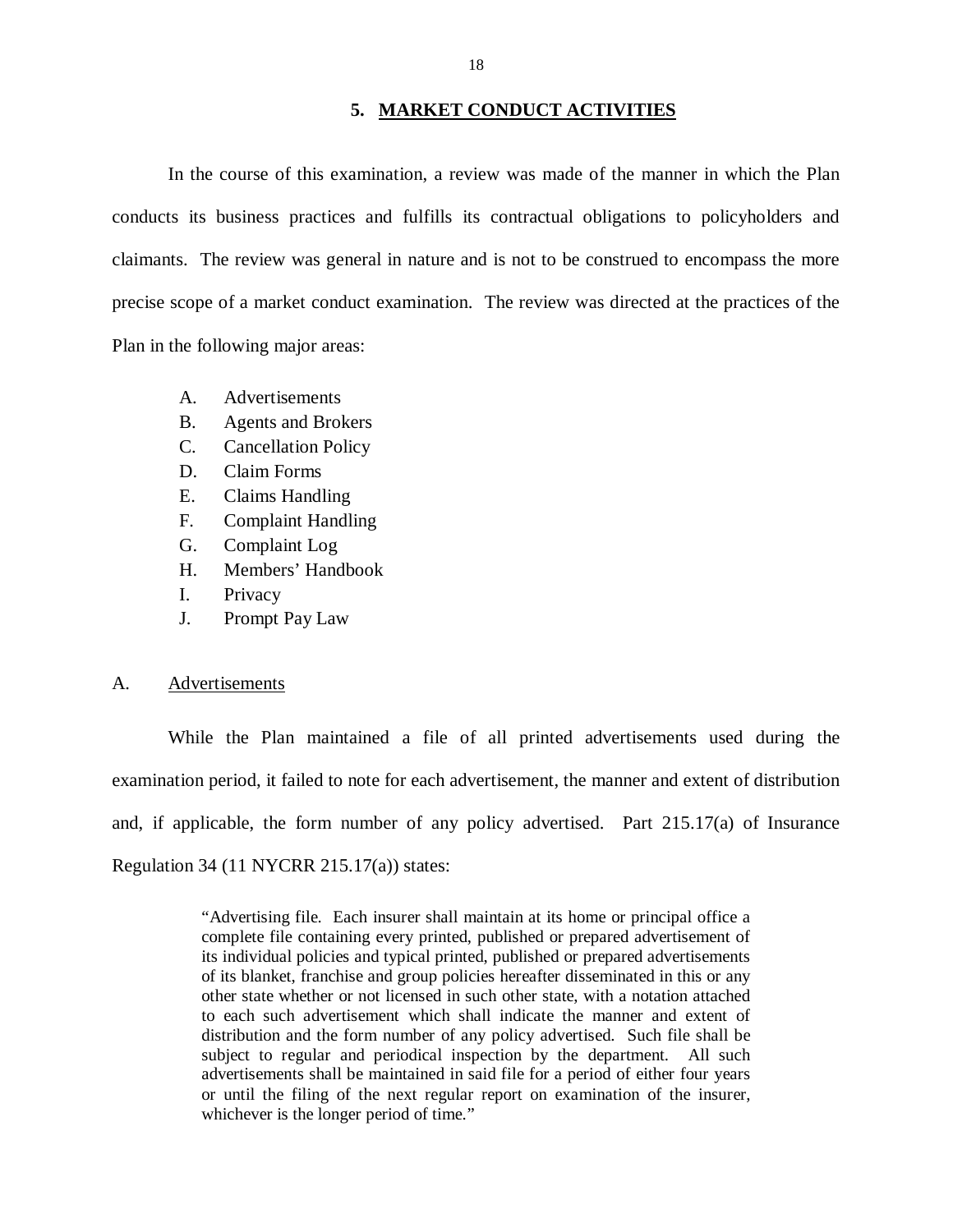It is recommended that PBP note for each advertisement in its file, the manner and extent of distribution and, where applicable, the form number of any policy advertised, as required by Part 215.17(a) of Insurance Regulation 34 (11 NYCRR 215.17(a)).

#### **B.** Agents and Brokers

 It was noted from a sample review of 12 agents and brokers that the Plan did not maintain a current copy of their licenses and renewal agreements, and in some cases, failed to execute the renewal agreement. This is not in compliance with Part 243.2(b)(5) of Insurance Regulation 152 (11 NYCRR 243.2(b)(5)), which states:

> "(b) Except as otherwise required by law or regulation, an insurer shall maintain:…(5) A licensing record for six calendar years after the relationship is terminated for each Insurance Law licensee with which the insurer establishes a relationship. Licensing records shall be maintained so as to show clearly the dates of appointment and termination of each licensee."

 It is recommended that PBP comply with Part 243.2(b)(5) of Insurance Regulation 152 (11 NYCRR 243.2(b)(5)) by maintaining a current copy of its agents and brokers' licenses and executed renewal agreements.

#### C. Cancellation Policy

According to the Plan's cancellation policy, if a policyholder cancels coverage during the

policy period, the unearned portion of the premium will not be returned.

Section 4304(c)(4) of the New York Insurance Law states:

 "In the event of termination of a contract, the corporation shall return the unearned portion of the premium."

 It is recommended that PBP amend its cancellation policy to provide for the return of unearned premiums when a policy contract is terminated, as required by Section 4304(c)(4) of the New York Insurance Law.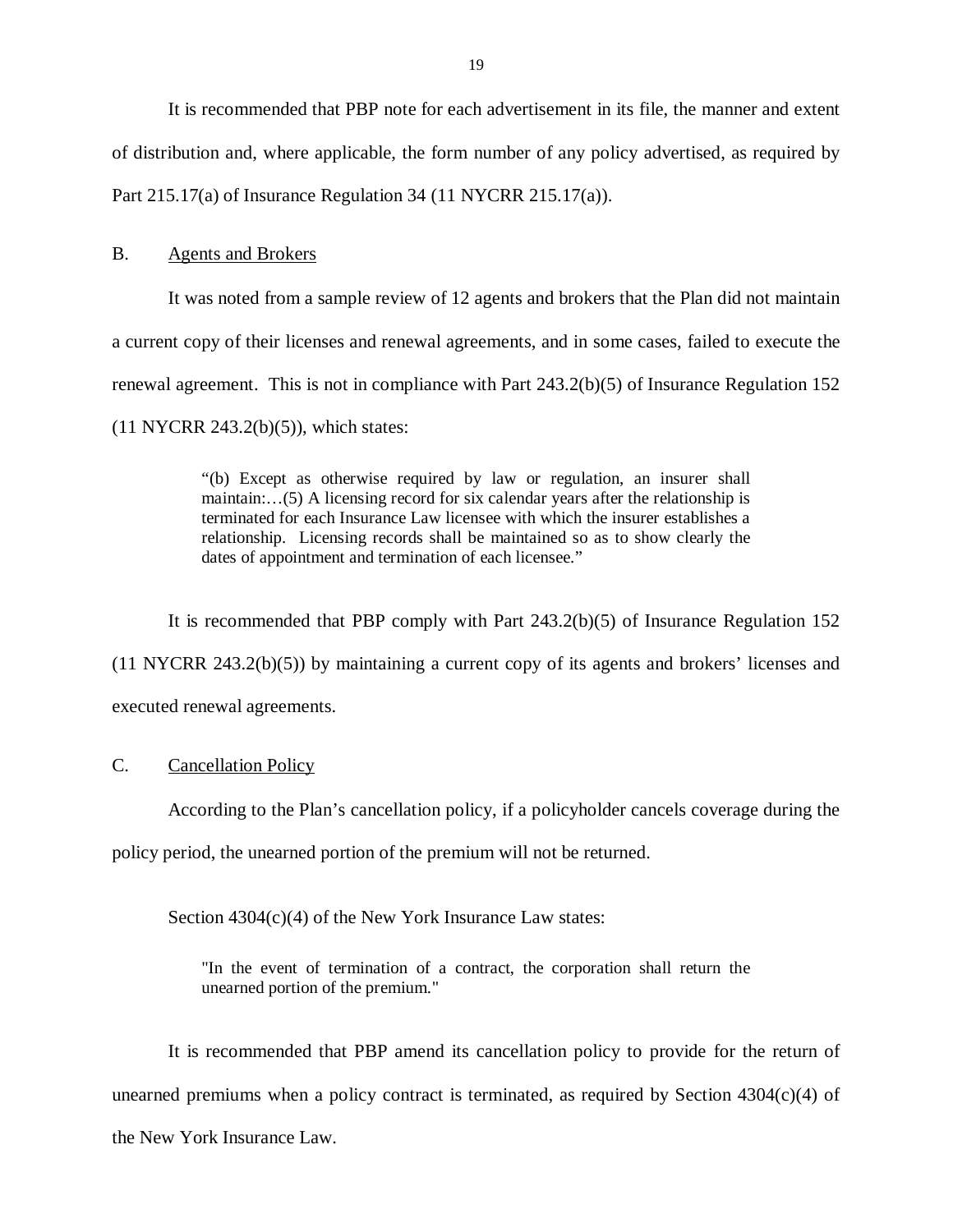D. Claim Forms

 A copy of the Plan's medical and dental claim forms were reviewed to determine whether they included the required fraud warning statement. For both types of claim forms used by the Plan during the examination period, the fraud warning statement was incomplete, and thus not in compliance with Part 86.4(a) of Insurance Regulation No. 95 (11 NYCRR 86.4(a)).

Both claim forms contained the following fraud warning statement:

 *"Any person who knowingly and with intent to defraud any insurance company or other person files a statement of claim containing any materially false information, or conceals for the purpose of misleading, information concerning any fact material thereto, commits a fraudulent insurance act, which is a crime."* 

 However, the claims forms were missing the latter part of the fraud warning statement, required by Part 86.4(a) of Insurance Regulation No. 95 (11 NYCRR 86.4(a)), as follows:

> "...and shall also be subject to a civil penalty not to exceed five thousand dollars and the stated value of the claim for each such violation."

 It was also noted that the fraud warning statement in both claim forms was not conspicuous, given that the font size was small and unbolded. Part 86.4(d) of Insurance Regulation 95 (11 NYCRR 86.4(d)) requires the type size of the fraud warning statement, *"be printed in type which will produce a warning statement of conspicuous size."* 

It is recommended that PBP comply with Part 86.4(a) of Insurance Regulation 95 (11

NYCRR 86.4(a)) by including the complete fraud warning statement in its claim forms.

 It is also recommended that PBP comply with Part 86.4(d) of Insurance Regulation 95 (11 NYCRR 86.4(d)) by changing the type size of the fraud warning statement to a conspicuous size.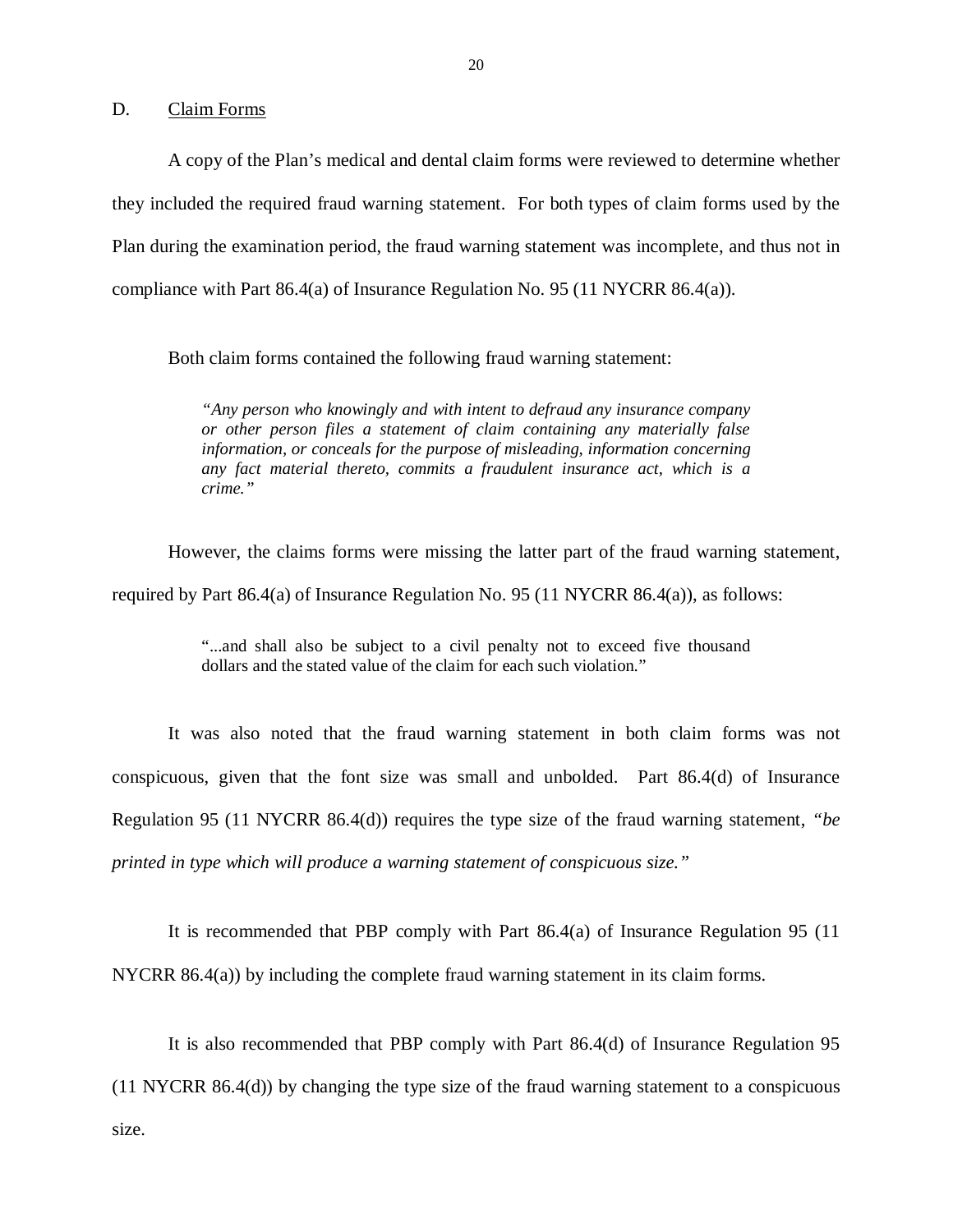#### E. Claims Handling

If coverage is not cancelled and premium is not received by December  $31<sup>st</sup>$ , the Plan's policy is to stop claims payments for the insured and put all current claims on hold. New York's Prompt Pay Law ("PPL") Section 3224-a of the New York Insurance Law, requires claims to be paid or denied within a prescribed time frame. Putting claims on hold puts the Plan at risk for noncompliance with the PPL. The Plan should notify delinquent policyholders that their coverage will terminate due to nonpayment, per the terms of the contracts. The Plan should then process claims accordingly, instead of putting claims on hold.

 It is recommended that PBP cease its claims processing policy of putting claims on hold and that it comply with Section 3224-a of the New York Insurance Law.

#### F. Complaint Handling

 During the examination period, the Plan received a total of thirteen (13) complaints from the Department's Consumer Assistance Unit. Of these thirteen (13) complaints, there were four (4) complaints where the Plan failed to reply within the time frame prescribed by Part 216.4(b) of Insurance Regulation 64 (11 NYCRR 216.4(b)), which states:

> "An appropriate reply shall be made within 15 business days on all other pertinent communications."

 It is recommended that PBP reply to the Department within 15 business days, as required by Part 216.4(b) of Insurance Regulation 64 (11 NYCRR 216.4(b)).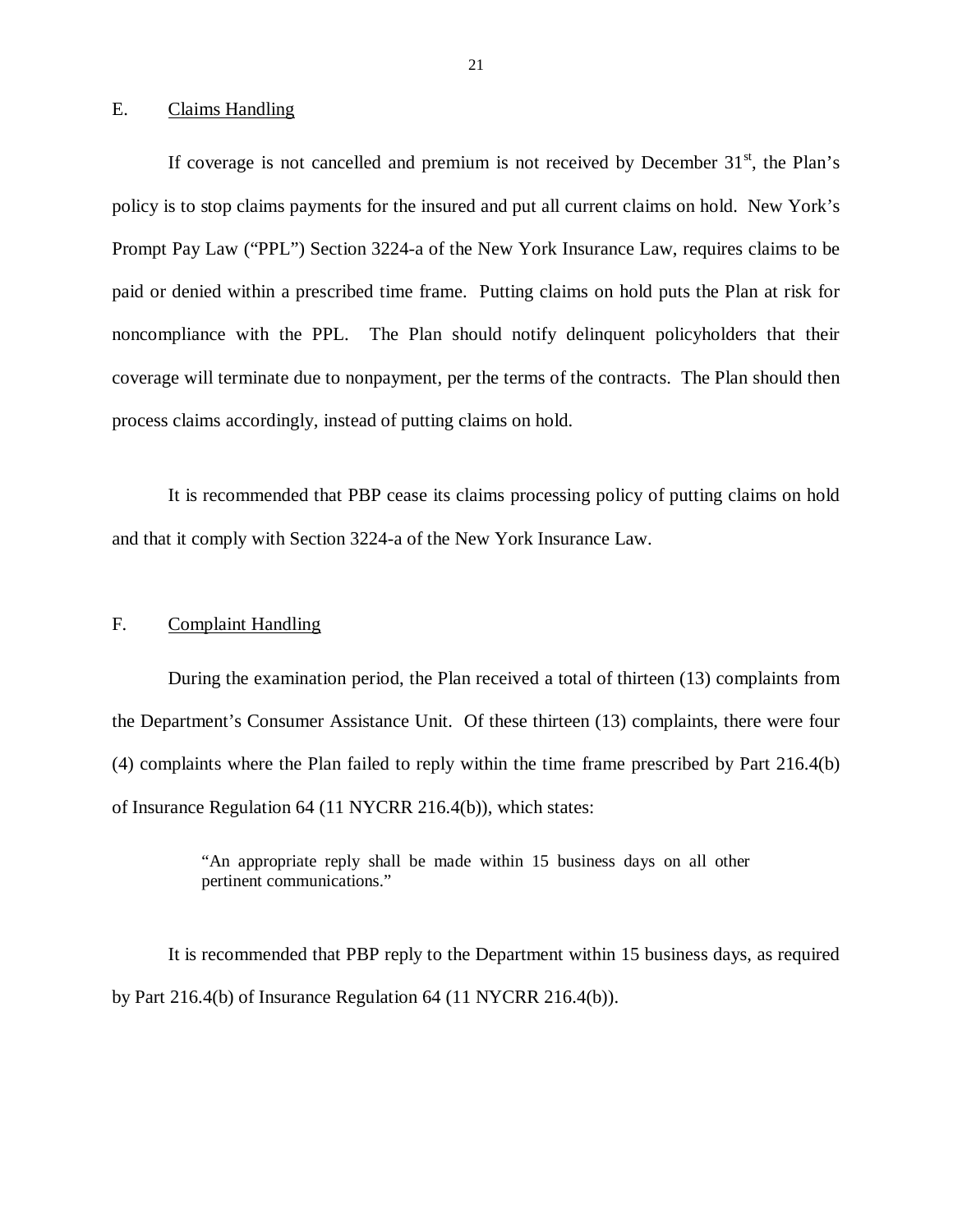#### G. Complaint Log

The Plan failed to maintain its complaint log fully in the manner prescribed by Insurance

Circular Letter No. 11 (1978), which states in part:

 "As part of its complaint handling function, the company's consumer services department will maintain an ongoing central log to register and monitor all complaint activity. The log should be kept in a columnar form and list the following:

- 1. The date the complaint was received in-house.
- 2. The name of the complainant and the policy or claim file number.
- 3. The New York State Department of Financial Services file number.
- 4. The responsible internal division i.e. personal lines underwriting, property damage claims, etc.
- 5. The person in the company with whom the complainant has been dealing.
- 6. The person within the company to whom the matter has been referred for review. review.<br>7. The date of such referral.
- 
- 8. Bearing in mind the appropriate regulation mandating timely substantive replies, the dates of correspondence to the Department Consumer Services Bureau.
	- A. The acknowledgement (if any).
	- B. The date of any substantive response.
	- C. The chronology of further contacts with this Department.
- 9. The subject matter of the complaint.
- 10. The results of the complaint investigation and the action taken.
- 11. Remarks about internal remedial action taken as a result of the investigation."

The Plan's complaint log does not include the above items 4, 8(A), 8(C), 10 and 11.

It is recommended that PBP include all required elements prescribed by Insurance

Circular Letter 11 (1978).

#### H. Members' Handbook

The members' handbook does not provide the Department's contact information, such as

the Consumer Assistance Unit's telephone number or address, and has the Department's former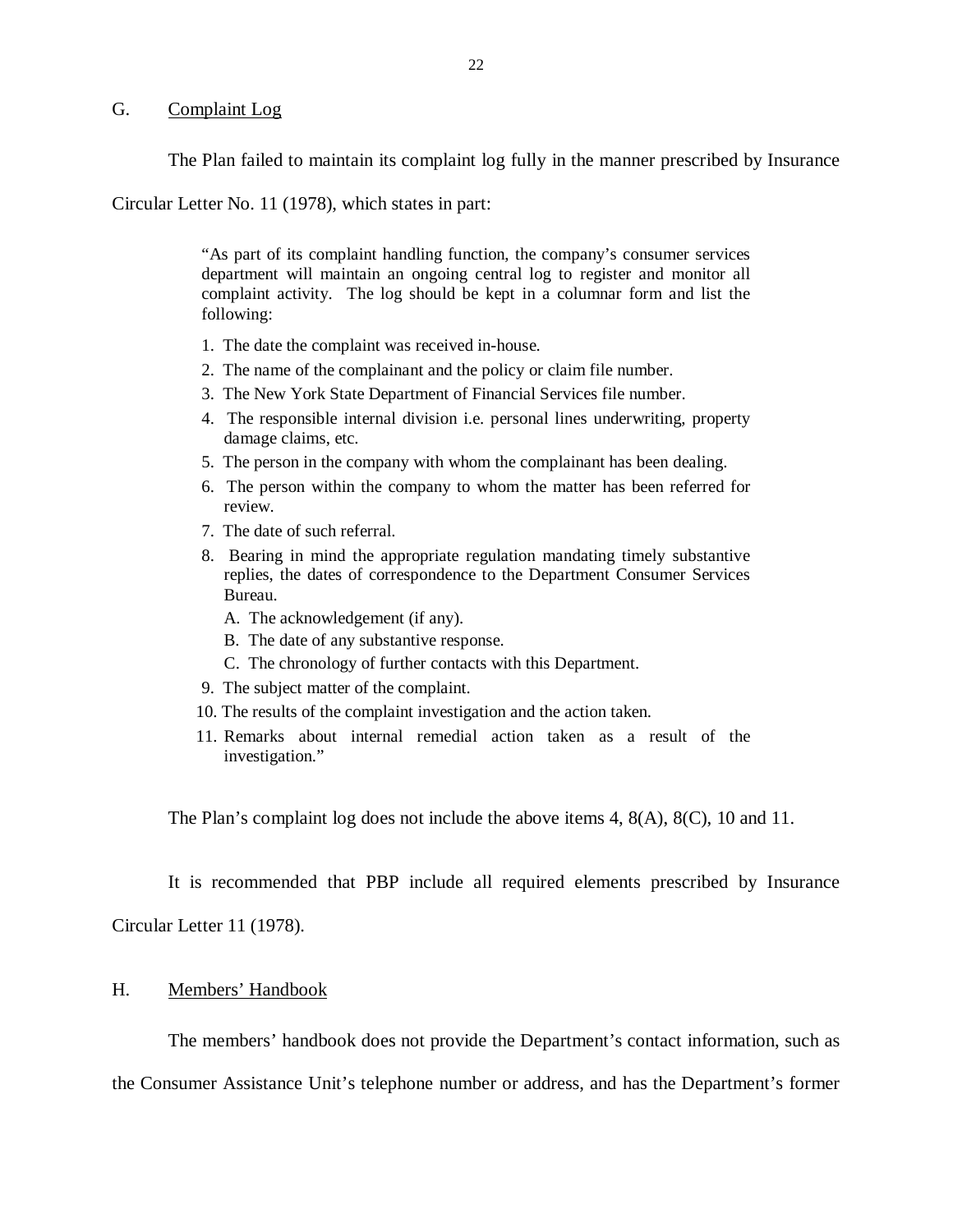name, New York State Insurance Department, instead of New York State Department of Financial Services.

Section 4324(a)(16) of the New York Insurance Law states in part:

 "(a) Each health service...or medical expense indemnity corporation subject to this information…containing at least the information set forth below. article shall supply each subscriber…written disclosure

 (16) notice of all appropriate mailing addresses and telephone numbers to be utilized by subscribers seeking information…"

 It is recommended that PBP update its members' handbook with the Department's current name and the telephone number and address of the Department's Consumer Assistance Unit.

I. Privacy

 The Plan stated that they have a privacy policy which requires nonpublic financial and health information to be protected and not disclosed without written consent. However, the privacy policy does not exist in written or electronic form. PBP employees are required to participate in a privacy awareness program, after which they are required to sign an affidavit attesting to their participation in the program and that they understood the privacy policy that was orally conveyed to them.

 Having a formal privacy policy in place, which describes the policy and procedures for the handling of personal health information ("PHI"), allows an employee to refer to it for guidance when a situation arises where an employee is unsure of how to handle PHI.

 It is recommended that PBP maintain a formal privacy policy, in written or electronic form, which describes the policy and procedures on handling of personal health information.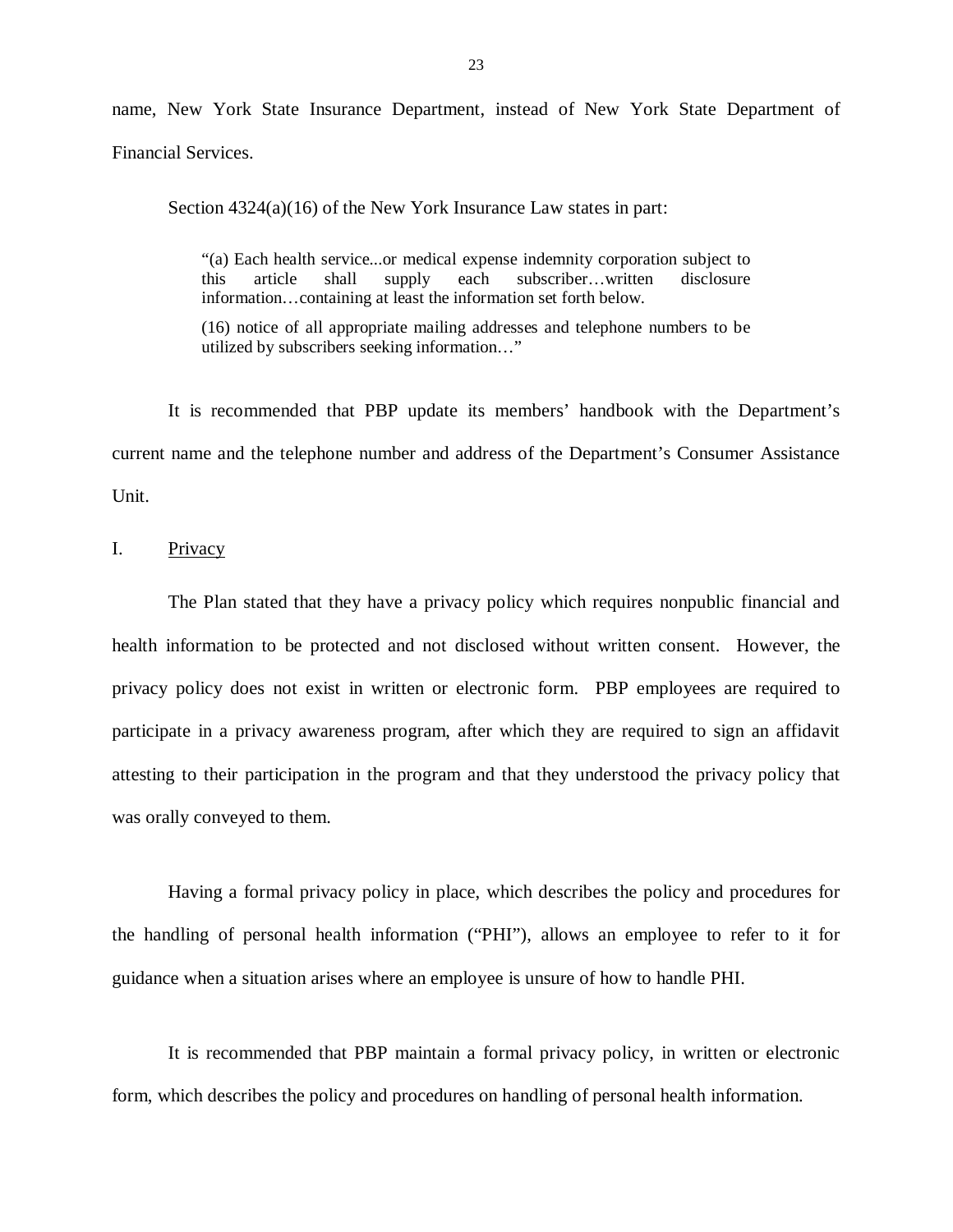It was also noted that the Plan permitted disclosure of a student's nonpublic PHI, without the student or guardian's consent, to schools making the request. The reason, according to the Plan, is that the school is the policyholder. Regardless, a student's nonpublic PHI should not be disclosed without the student or guardian's consent.

Part 420.17(a) of Insurance Regulation 169 (11 NYCRR 420.17(a)) states the following:

 "(a) A licensee shall not disclose nonpublic personal health information about a consumer or customer unless an authorization is obtained from the consumer or customer whose nonpublic personal health information is sought to be disclosed."

 It is recommended that PBP comply with Part 420.17(a) of Insurance Regulation 169 (11 NYCRR 420.17(a)) by obtaining authorization from the student or guardian before disclosing the student's nonpublic personal health information.

J. Prompt Pay Law

 The Plan does not accept electronic claims, only paper claims. To determine the Plan's compliance with New York's Prompt Pay Law (Section 3224-a of the New York Insurance Law), a population consisting of all claims adjudicated between January 1, 2014 and December 31, 2014 that were not paid within the time frame prescribed by Section 3224-a(a) of the New York Insurance Law for paper claims were identified and tested.

 The result of this review revealed that from the total population of 91,241 claims adjudicated in 2014, there were 46,851 (paper) claims that took longer than forty-five (45) days to pay.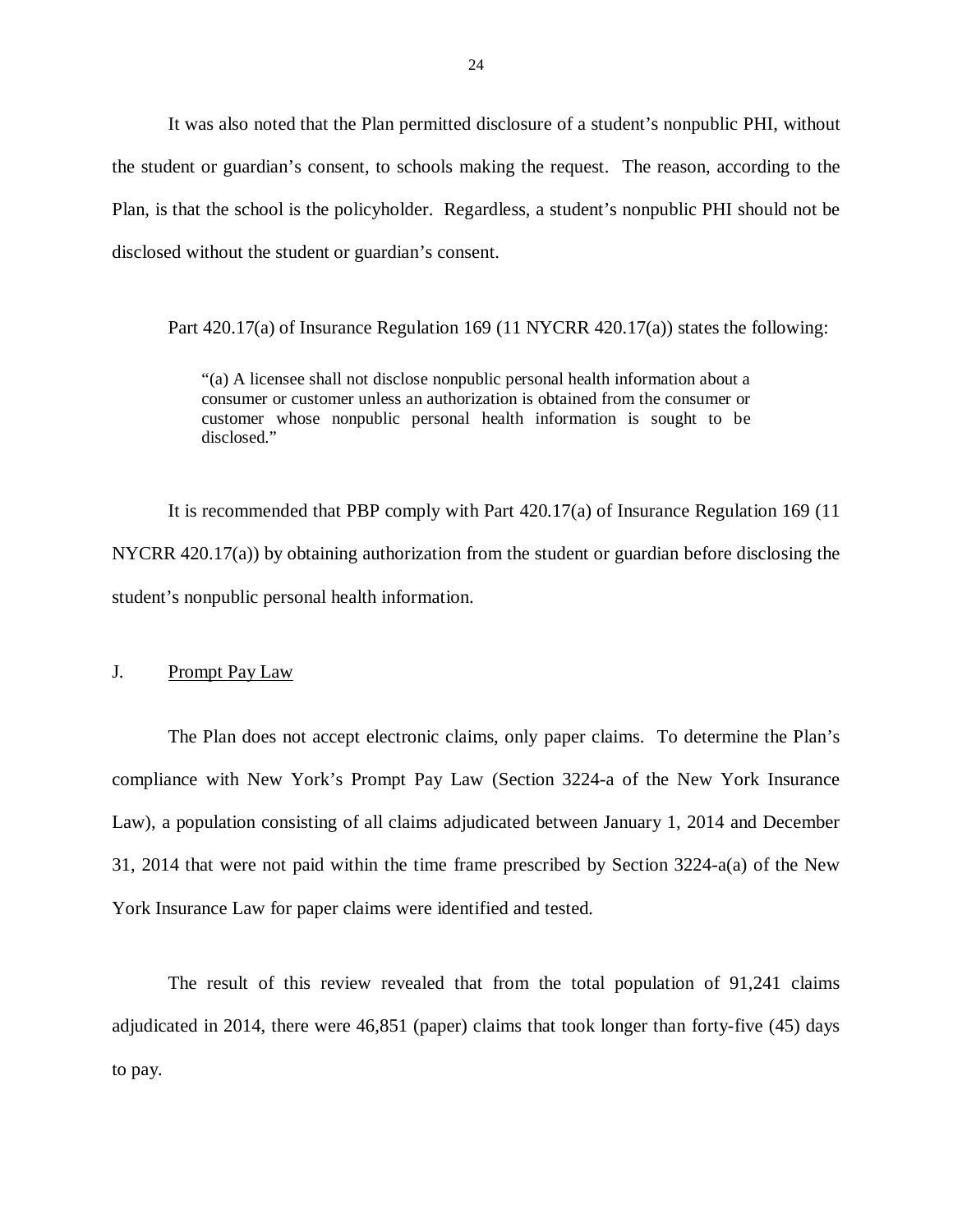Section 3224-a(a) of the New York Insurance Law states in part:

 "Except in a case where the obligation of an insurer…to pay a claim submitted by a policyholder or person covered under such policy ("covered person") or make a payment to a health care provider is not reasonably clear, or when there is a reasonable basis supported by specific information available for review by the superintendent that such claim or bill for health care services rendered was submitted fraudulently, such insurer…shall pay the claim to a policyholder or covered person or make a payment to a health care provider within thirty days of receipt of a claim or bill for services rendered that is transmitted via the internet or electronic mail, or forty-five days of receipt of a claim or bill for services rendered that is submitted by other means, such as paper or facsimile."

 A sample of 46,851 paper claims was selected to establish whether the claims were adjudicated in violation of the time frame prescribed by Section 3224-a(a) of the New York Insurance Law. A sample of 167 claims was extracted from the population of 46,851 possible violations and reviewed. Of this sample, no material violation of Section 3224-a(a) of the New York Insurance Law was noted.

 The following chart illustrates the Plan's compliance with Section 3224-a(a) of the New York Insurance Law, as determined by this examination:

| Total claims population                               | 91,241    |
|-------------------------------------------------------|-----------|
| Population of claims paid<br>after 45 days of receipt | 46,851    |
| Sample size                                           | 167       |
| Number of claims with violations                      |           |
| Calculated violation rate                             | .60%      |
| Lower violation limit                                 | $(.57)$ % |
| Upper violation limit                                 | 1.77%     |
| Calculated claims in violation                        | 281       |
| Lower limit transactions in violation                 | (267)     |
| Upper limit transactions in violation                 | 829       |

 Note: The lower and upper error limits represent the range of potential error (e.g., if 100 samples were selected, the rate of error would fall between these limits 95 times).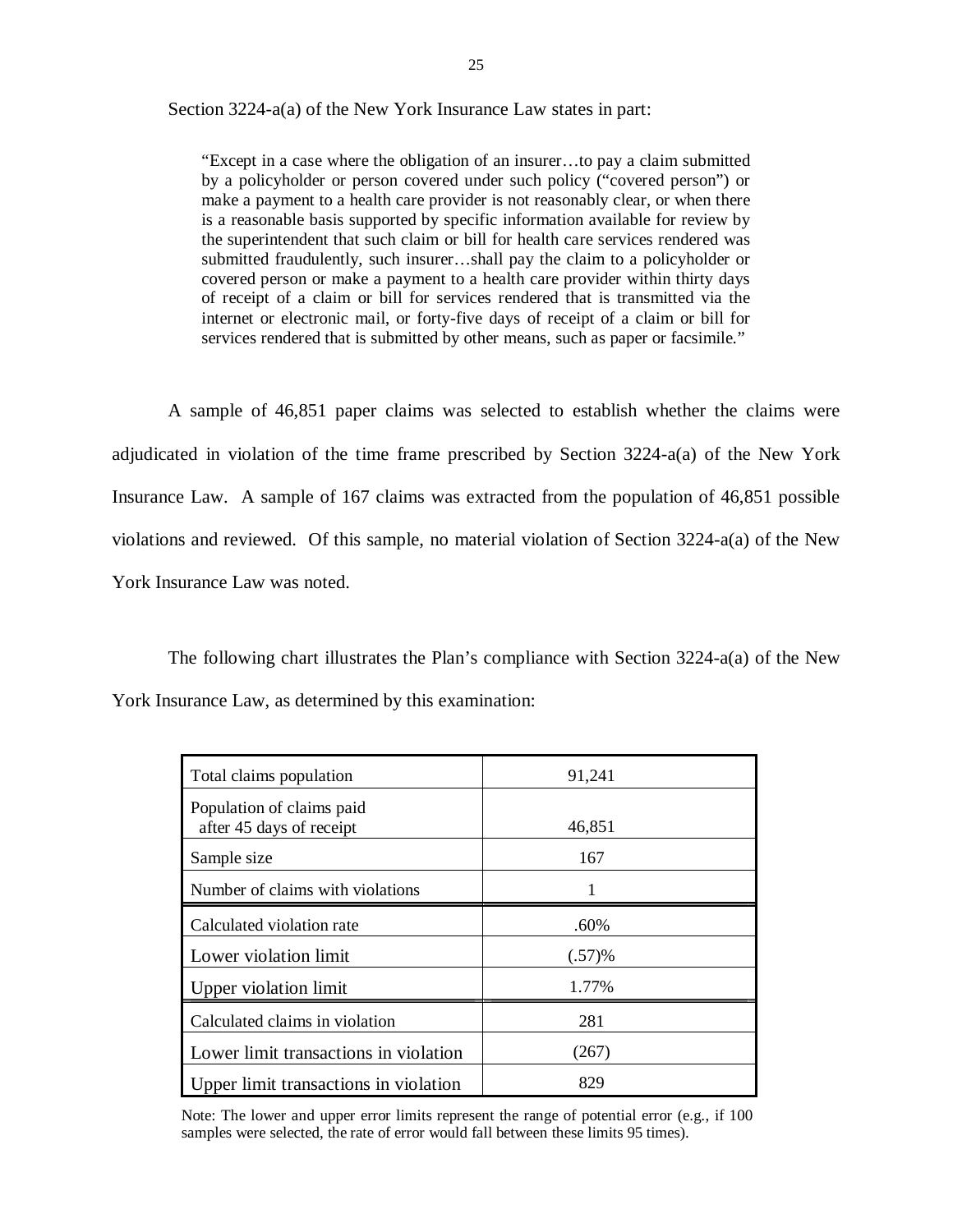Section 3224-a(b) of the New York Insurance Law states in part:

 "(b) In a case where the obligation of an insurer…to pay a claim…is not reasonably clear…, an insurer…shall pay any undisputed portion of the claim…and notify the policyholder, covered person or health care provider in writing within thirty calendar days of the receipt of the claim:

 (1) that it is not obligated to pay the claim or make the medical payment, stating the specific reasons why it is not liable; or

 (2) to request all additional information needed to determine liability to pay the claim or make the health care payment."

 25,573 claims from the above mentioned population were denied after 30 days. A sample of 167 of these claims was extracted from the population and reviewed. Of this sample, there were 24 confirmed violations.

The following chart illustrates the Plan's compliance with Section 3224-a(b) of the New

York Insurance Law, as determined by this examination:

| Total claims population                                      | 91,241 |
|--------------------------------------------------------------|--------|
| Population of claims adjudicated<br>after 30 days of receipt | 25,573 |
| Sample size                                                  | 167    |
| Number of claims with violations                             | 24     |
| Calculated violation rate                                    | 14.37% |
| Lower violation limit                                        | 9.05%  |
| Upper violation limit                                        | 19.69% |
| Calculated claims in violation                               | 3,675  |
| Lower limit transactions in violation                        | 2,314  |
| Upper limit transactions in violation                        | 5,035  |

 Note: The lower and upper error limits represent the range of potential error (e.g., if 100 samples were selected, the rate of error would fall between these limits 95 times).

It is recommended that PBP takes step to ensure compliance with Section 3224-a(b) of

New York Insurance Law regarding the denial of its claims.

A similar recommendation was included in the prior report on examination.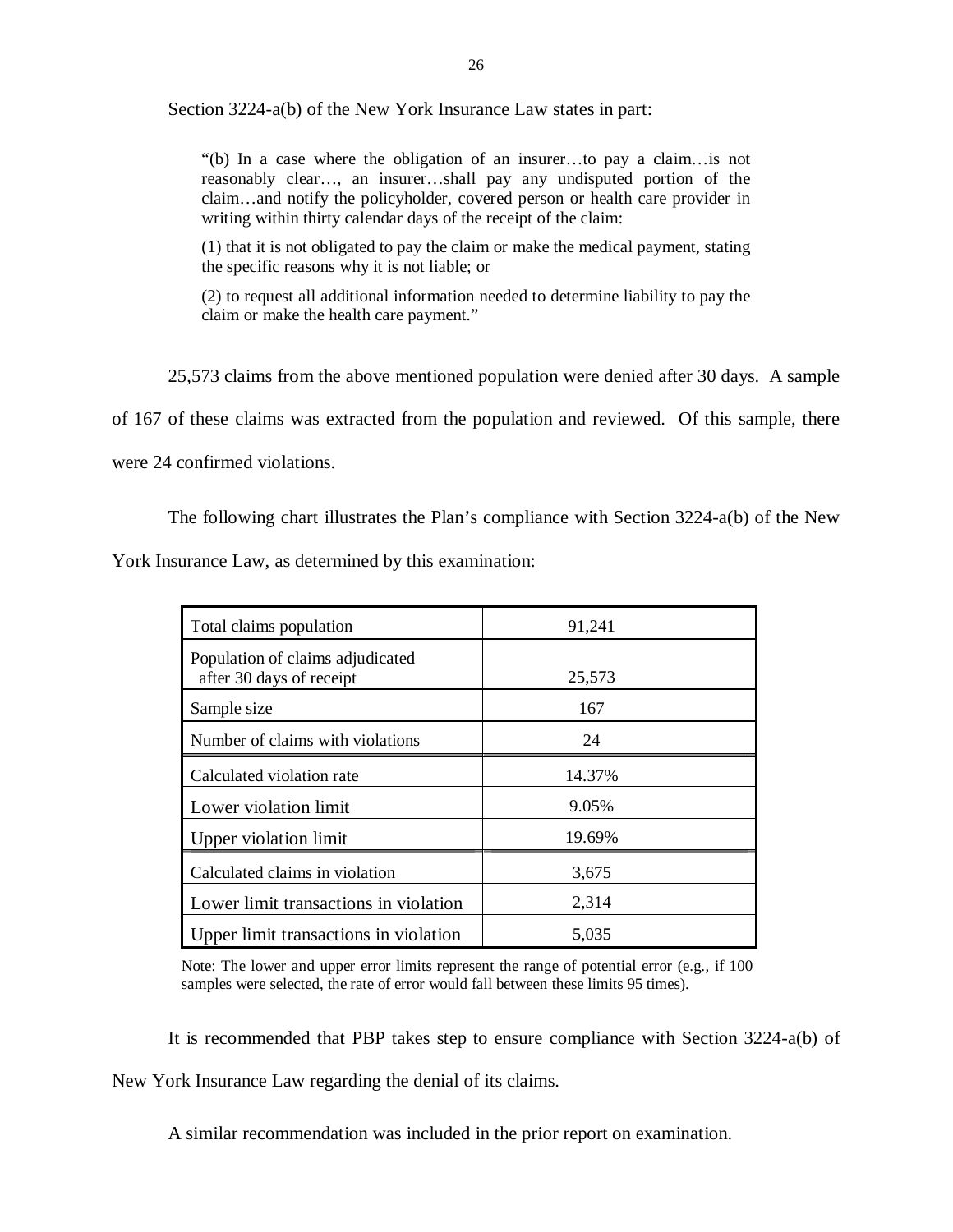#### **6. COMPLIANCE WITH PRIOR REPORT ON EXAMINATION**

 The prior report on examination, as of December 31, 2010, contained the following sixteen (16) comments and recommendations (page number refers to the prior report on examination):

#### **ITEM NO.**

#### PAGE NO.

#### Management and Controls

 $\mathbf{1}$ . plan for the Company's primary officers and should be discussed with the executive committee. It is recommended that Company develop a realistic succession 4

> *The Plan has not complied with this recommendation. A similar recommendation is included within this report on examination.*

#### Internal Controls

 $\overline{2}$ . internal controls process and procedures, which is segregated by key functions. It is recommended that the Company formalize and document its  $\frac{7}{10}$ 

> *The Plan has not complied with this recommendation. A similar recommendation is included within this report on examination.*

 $\overline{3}$ . assessments, which is segregated by key functions and document mitigating strategies utilized by the Company. It is further recommended that the Company perform risk 7

> *The Plan has not complied with this recommendation. A similar recommendation is included within this report on examination.*

#### Limitation of Expenses

 $\overline{4}$ . Section 4309(a)(2) of the New York Insurance Law relative to the limitation of expenses. It is recommended that the Plan comply with the requirements of 11

> *The Plan has not complied with this recommendation. A similar recommendation is included within this report on examination.*

#### CPA Contracted Duties

 $5<sub>1</sub>$  principle of segregation of duties and cease the practice of having its CPA firm perform accounting and ancillary functions on the Plan's books of account that such CPA firm also audits. It is once again recommended that the Plan incorporate the 13

 *The Plan has complied with this recommendation.*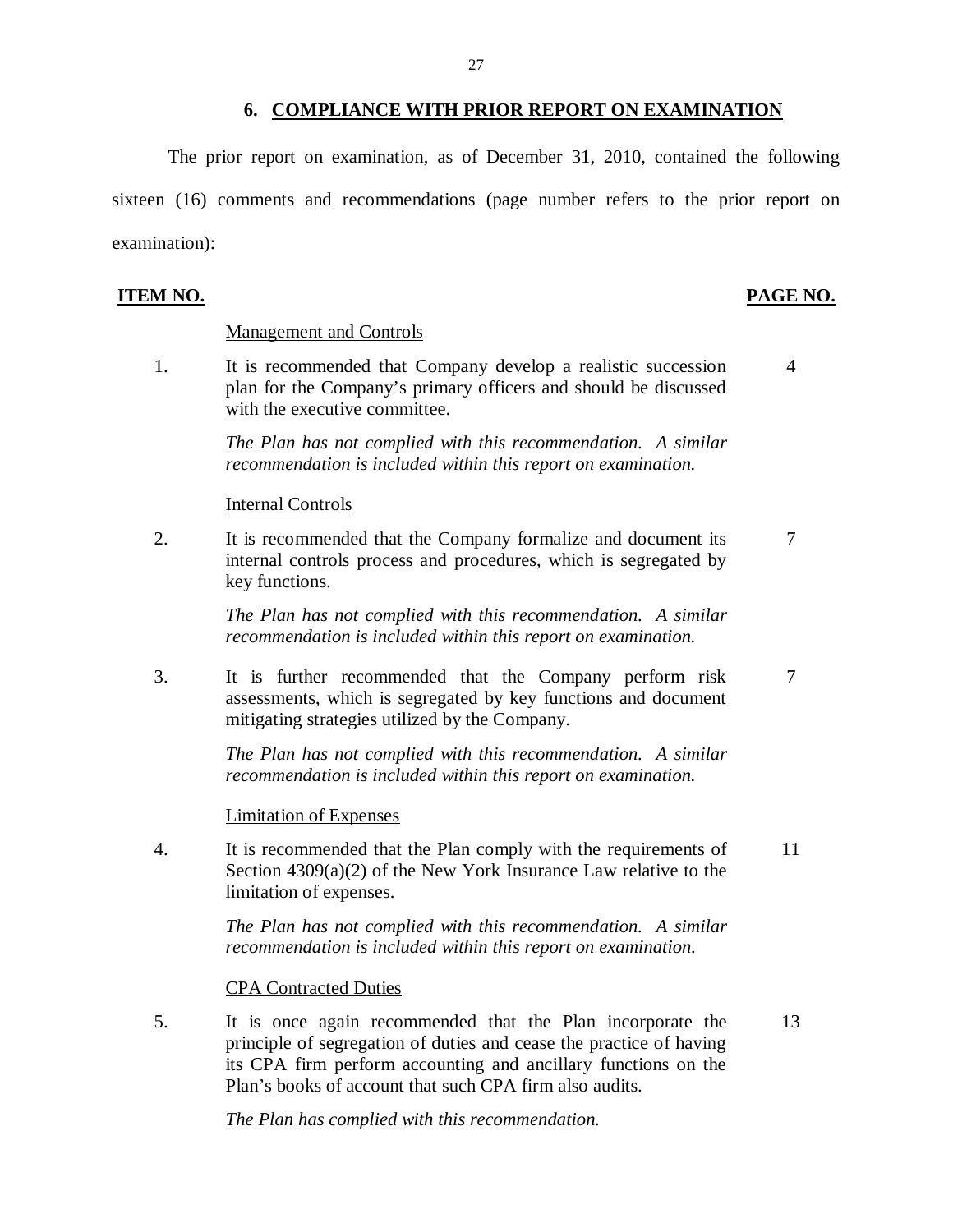#### **ITEM NO.**

6. review the practice of having its CPA firm conduct duties which appear to be in conflict with AICPA .01 Rule 101. It is once again recommended that the Plan's board of directors

 *The Plan has complied with this recommendation.* 

#### Information Technology

- $7<sub>1</sub>$  controls of its IT environment by developing and incorporating the following controls within its IT control procedures: It is recommended that the Company improve upon existing
	- Ensure that file server cabinets remain locked and secured at all times with access only to authorized personnel.
	- Evaluate and consider an image and/or digital backup of its paper claims data thereby providing duplicates and reducing the risk of losing claims and other valuable documentations through fire and theft.
	- Invest in a sprinkler or other fire prevention equipment to protect the Company's IT equipment such as file servers, desktop computers and claims documentations.
	- **•** Develop and document process and procedures to retrieve claims back up data from online backup company, as well as test for accuracy and effectiveness.

#### *The Plan has complied with this recommendation.*

### Disaster Response Plan

- 8. Disaster Response Plan by developing and incorporating the It is recommended that the Company re-evaluate and amend its following enhancements and procedures:
	- Re-evaluate and update the outdated vendor contact list to include current IT hardware and programming consultants essential in the event of a disaster or disruption to its computer systems.
	- **Determine alternate (disaster recovery) sites that could**  provide IT equipment necessary as well as space for employees to continue their functions.
	- Assess and incorporate steps necessary to continue or regenerate its IT business applications and claims processing in the event of a disaster that disable the Company's current equipment and facilities.
	- **Incorporate the process and procedures to periodically test**  claims data backed up on line for access, accuracy and effectiveness.

 *The Plan has complied with this recommendation.* 

28

13

20

19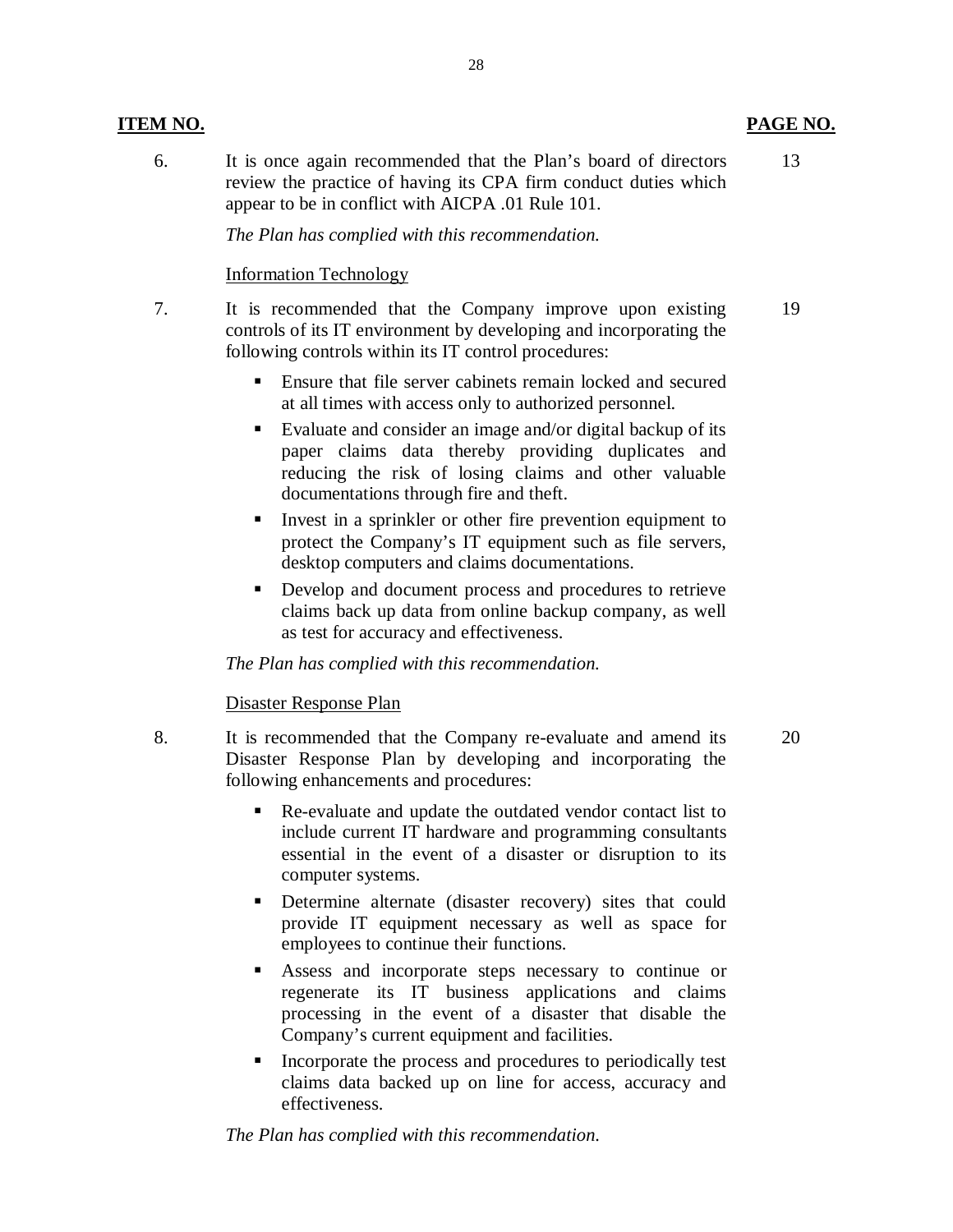#### **ITEM NO.**

#### Agents and Brokers

9. Section 2102 (a)(1) of the New York State Insurance Law. It is recommended that Company comply with the provisions of 25

29

#### *The Plan has complied with this recommendation.*

#### **Advertising**

 $10.$  Regulation No. 152 (11 NYCRR 215.17(a)) and maintain a log of It is recommended that the company complies with Department 25 all advertisements.

> *The Plan has not fully complied with this recommendation as of the examination date. A similar recommendation is included within this report on examination.*

#### **Complaints**

 $11.$  Regulation No. 64 and maintain a log of complaints received regardless if they are from the Consumer Service Bureau or by a It is recommended that the Company comply with Department 26 member/provider.

 *The Plan has complied with this recommendation.* 

12. documented procedures when handling consumer appeals and It is recommended that the Company follows their own 26 complaints.

 *The Plan has complied with this recommendation.* 

#### Claims Processing

13. training plan for the Company's key claims processors that would provide practical alternatives and develop a training methodology in order to minimize delays in claims processing and risk of It is recommended that the Company develop a replacement and 27 business interruption.

 *The Plan has complied with this recommendation.* 

#### Claims Review

 $14$  a(a) of the New York Insurance Law. It is recommended that the Company comply with Section 3224- 29

 *The Plan has complied with this recommendation.*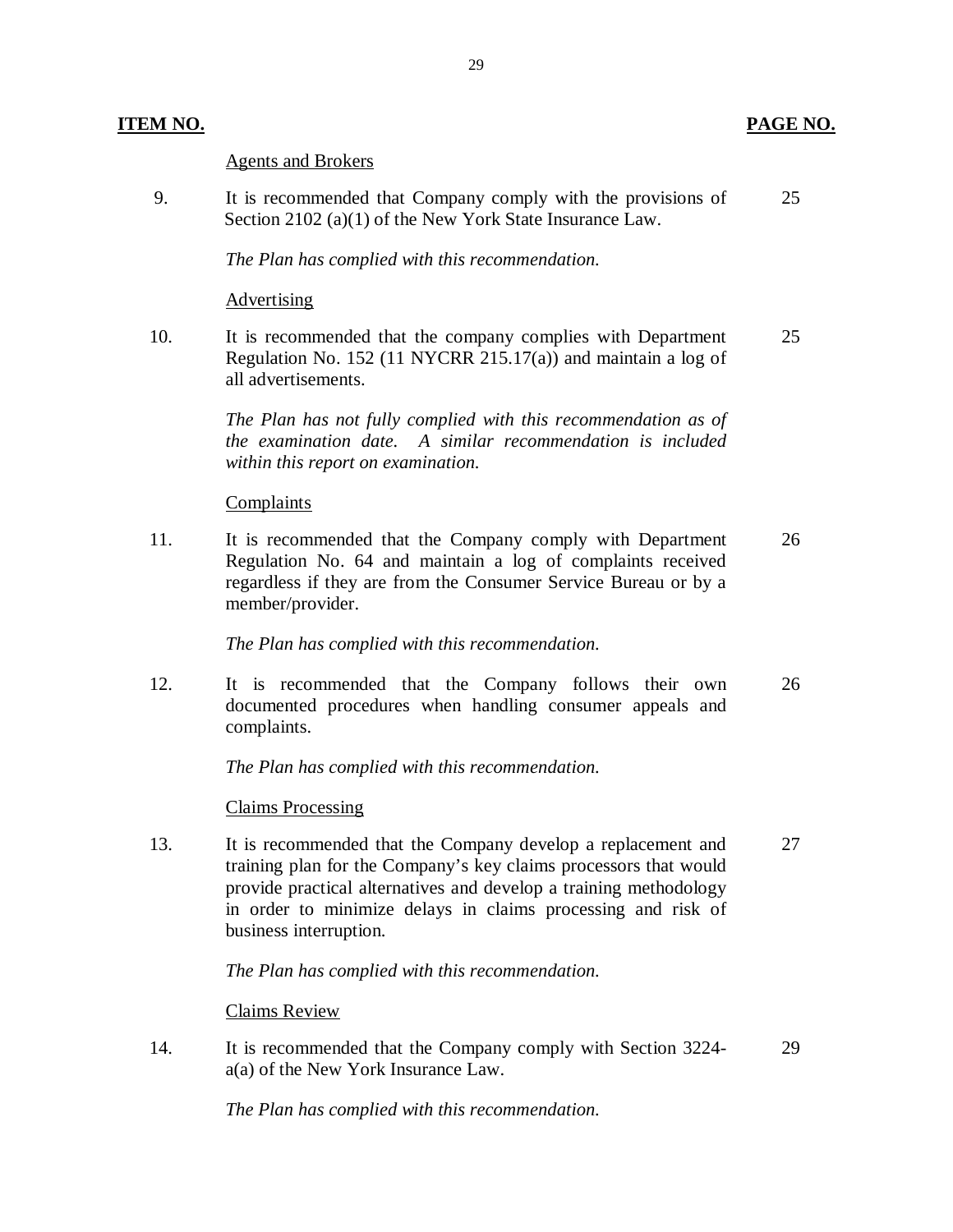#### **ITEM NO.**

#### 15. 3224-a(b) of the New York Insurance Law. It is further recommended that the Company comply with Section 29

 *The Plan has not complied with this recommendation. A similar recommendation is included within this report on examination.* 

#### New York Prompt Pay Law

16. recognize the date when a claim becomes eligible for payment thereby allowing the Company as well as the Department examiners to determine NY Prompt Pay Law compliance. It is recommended that the claims processing system be revised to 30

 *The Plan has complied with this recommendation.* 

**PAGE NO.**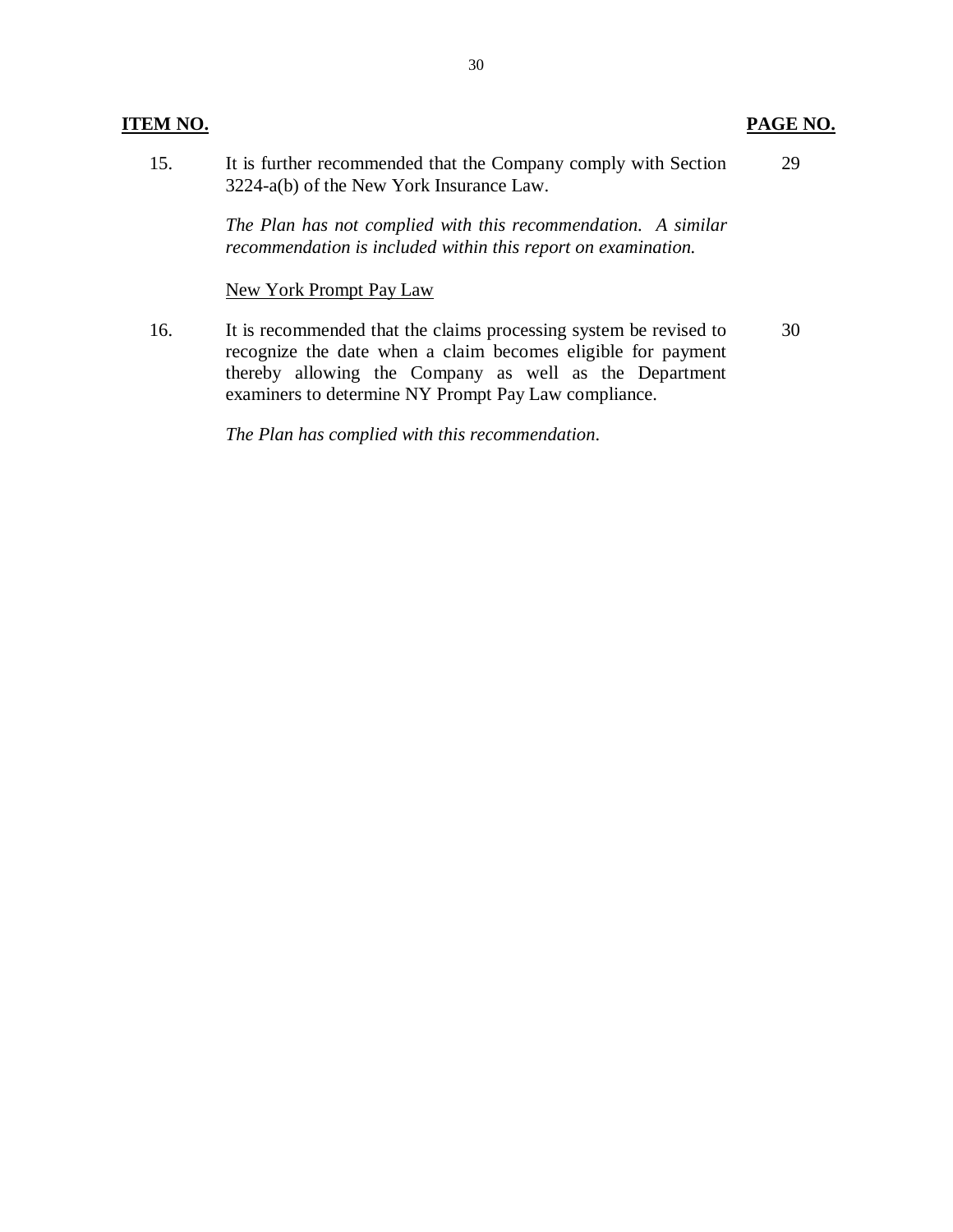### **7. SUMMARY OF COMMENTS AND RECOMMENDATIONS**

#### **PAGE NO. PAGE NO.**

#### A. Corporate Governance

- i. It is recommended that the Plan report in its New York supplement only those board members who are actually on the board of directors as of the filing date of the New York supplement. 7
- ii. It is recommended that the Plan file with the Department a biographical affidavit for the Treasurer and Executive Director, as required by Section  $4301(k)(2)(B)$  of the New York Insurance Law. 8
- iii. It is recommended that the Plan develop a formal succession plan for its primary officers, subject to the approval of the board of directors. 8
- iv. It is recommended that PBP comply with Section 4301(j)(4)(M) of the New York Insurance Law by establishing a conflict of interest questionnaire for its board and executive members to complete and a formal written policy to provide guidance on conflicts of interest, and ethics. 8

#### B. **Internal Controls**

- i. It is recommended that the Plan formalize and document its internal controls process and procedures by key functions. 10
- ii. It is further recommended that the Plan perform risk assessments, by key functions, and document mitigating strategies utilized by the Plan. 10

#### C. **Limitation of Expenses**

 It is recommended that the Plan comply with the requirement of Section 4309(a)(2) of the New York Insurance Law relative to the limitation of expenses. 11

#### D. Disaster Response Plan

- i. It is recommended that the Plan devise a Disaster Response Plan in accordance with Insurance Circular Letter No. 4 (2015). 12
- ii. It is also recommended that the Plan timely file with the Department its amended Disaster Response Plan and the Department's Disaster Response Plan Questionnaire and Business Continuity Plan Questionnaire, in accordance with Insurance Circular Letter No. 4 (2015). 12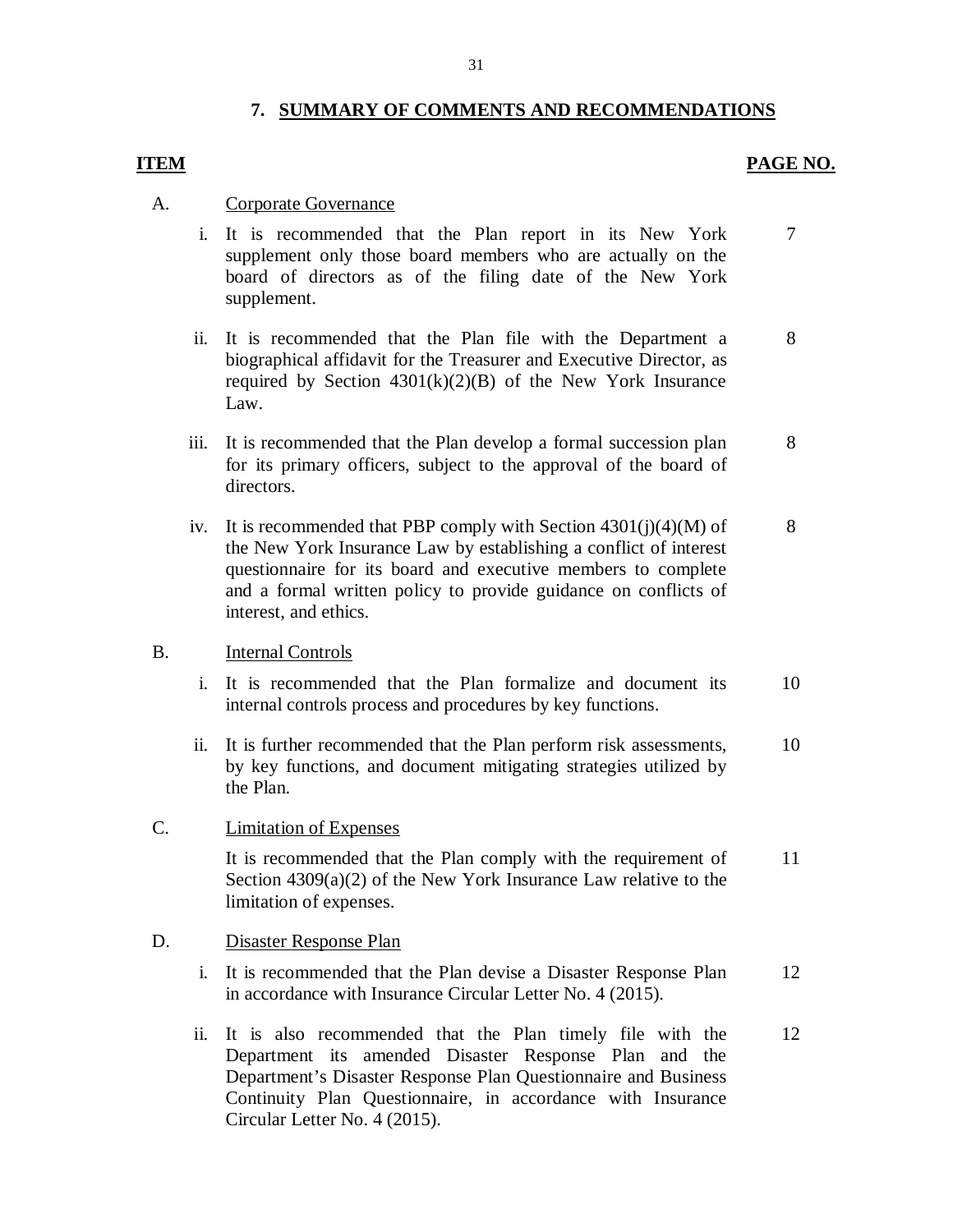#### E. Record Retention

 frames prescribed by Part 243.2(b)(7) of Insurance Regulation No. It is recommended that PBP retain its financial records for the time 152 (11 NYCRR 243.2(b)(7)). 13

#### F. Advertisements

 It is recommended that PBP note for each advertisement in its file, the manner and extent of distribution and, where applicable, the form number of any policy advertised, as required by Part 215.17(a) of Insurance Regulation 34 (11 NYCRR 215.17(a)). 19

#### G. Agents and Brokers

 It is recommended that PBP comply with Part 243.2(b)(5) of Insurance Regulation 152 (11 NYCRR 243.2(b)(5)) by maintaining a current copy of its agents and brokers' license and executed renewal agreements. 19

#### H. Cancellation Policy

 It is recommended that PBP amend its cancellation policy to provide for the return of unearned premiums in the event a policy contract is terminated, as required by Section 4304(c)(4) of the New York Insurance Law. 19

#### I. Claim Forms

- i. It is recommended that PBP comply with Part 86.4(a) of Insurance Regulation 95 (11 NYCRR 86.4(a)) by including the complete fraud warning statement in its claim forms. 20
- ii. It is also recommended that PBP comply with Part 86.4(d) of Insurance Regulation 95 (11 NYCRR 86.4(d)) by changing the type size of the fraud warning statement to a conspicuous size. 20

#### J. Claims Handling

 It is recommended that PBP cease its claims processing policy of putting claims on hold and that it comply with Section 3224-a of the New York Insurance Law. 21

#### K. Complaint Handling

 It is recommended that PBP reply to the Department within 15 business days, as required by Part 216.4(b) of Insurance Regulation 64 (11 NYCRR 216.4(b)). 21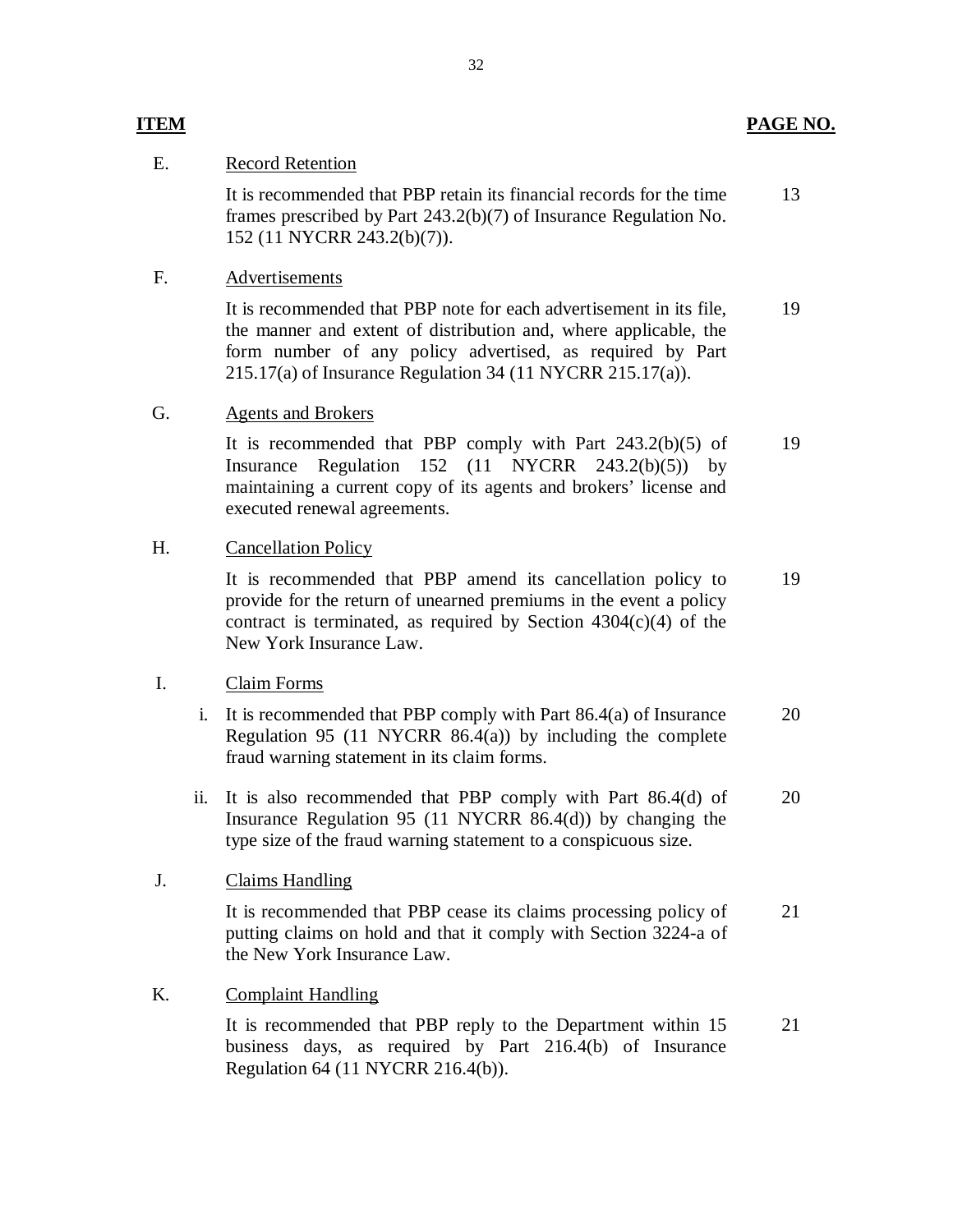#### **ITEM PAGE NO.**

#### L. Complaint Log

 It is recommended that PBP include all required elements 22 prescribed by Insurance Circular Letter 11 (1978).

#### M. **Member's Handbook**

 It is recommended that PBP update its members' handbook with the Department's current name and the telephone number and address of the Department's Consumer Assistance Unit. 23

#### N. Privacy

- i. It is recommended that PBP maintain a formal privacy policy, in written or electronic form, which describes the policy and procedures on handling of personal health information. 23
- ii. It is recommended that PBP comply with Part 420.17(a) of Insurance Regulation 169 (11 NYCRR 420.17(a)) by obtaining authorization from the student or guardian before disclosing the student's nonpublic personal health information. 24

#### O. Prompt Pay Law

 It is recommended that the PBP takes step to ensure compliance with Section 3224-a(b) of New York Insurance Law regarding the denial of its claims. 26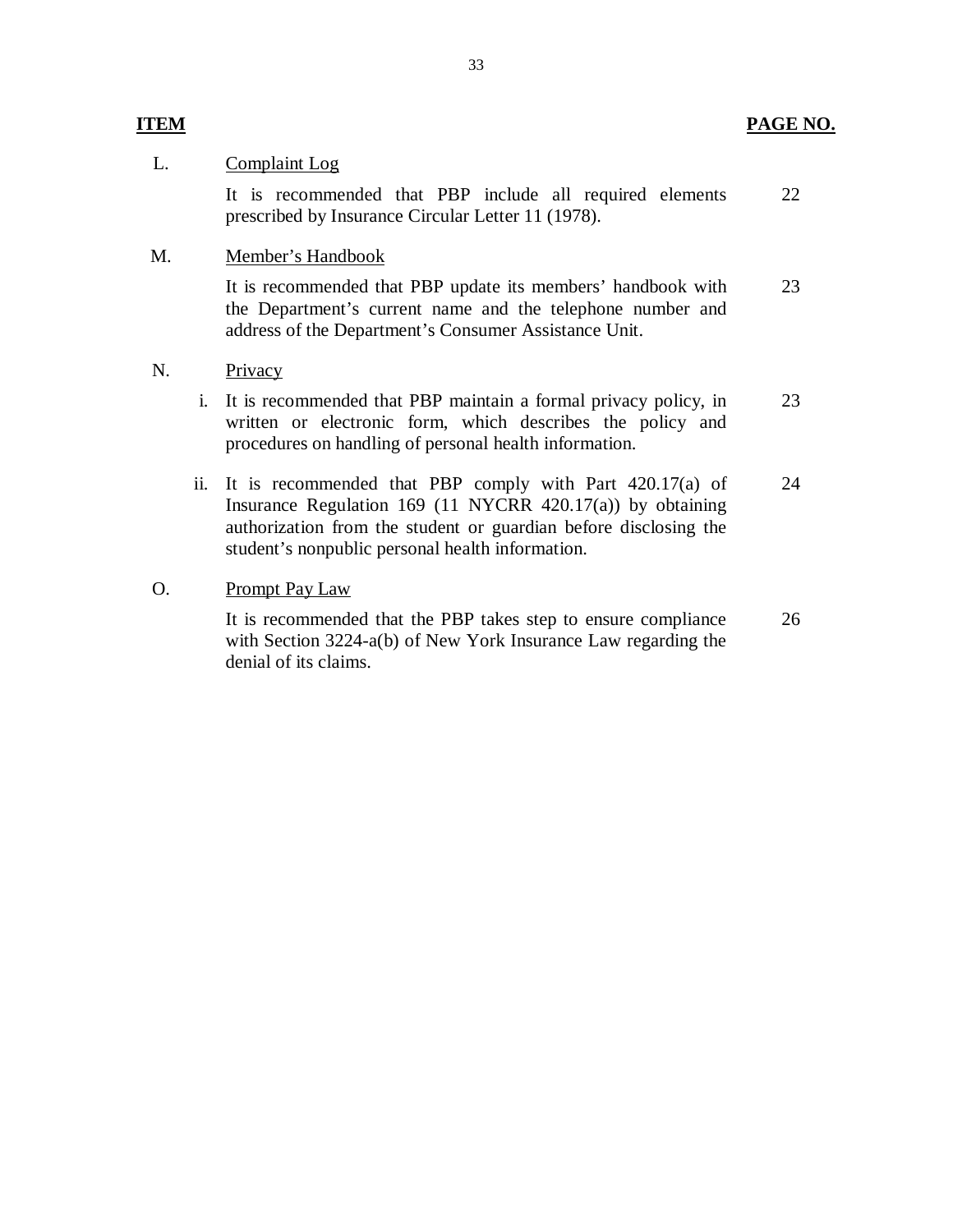Respectfully submitted,

 Tommy Kong Senior Insurance Examiner  $/S/\sim$ 

STATE OF NEW YORK ) COUNTY OF NEW YORK) ) SS )

 **Tommy Kong**, being duly sworn, deposes and says that the foregoing report submitted by him is true to the best of his knowledge and belief.

> Tommy Kong  $\frac{1}{\sqrt{S}}$

 Subscribed and sworn to before me this  $\_\_\_\_\_\_\$  day of  $\_\_\_\_\_\$  2015.